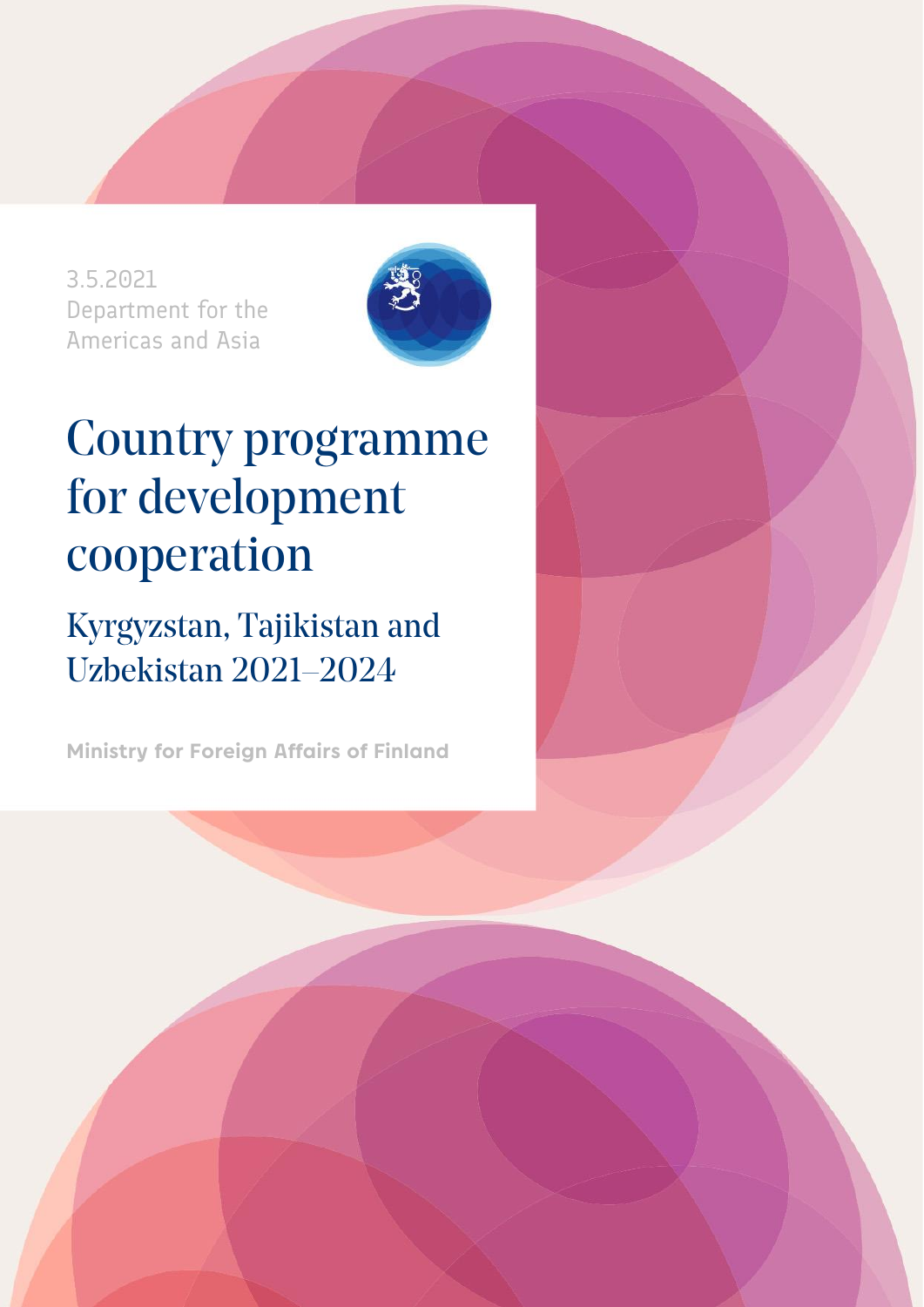### **CONTENTS**

| 1 |                                                                           |  |
|---|---------------------------------------------------------------------------|--|
|   | <b>IMPACT 1: MORE EQUAL SOCIETIES AND STRENGTHENED</b>                    |  |
|   |                                                                           |  |
|   | OUTCOME: Institutions are able to respond to the needs and rights of      |  |
|   |                                                                           |  |
|   | OUTCOME: Empowered people who are better able to claim and defend         |  |
|   |                                                                           |  |
|   | INPUTS (ONGOING AND PLANNED PROJECTS AND OTHER                            |  |
|   | IMPACT 2: A MORE SUSTAINABLE AND INCLUSIVE MARKET-ORIENTED                |  |
|   |                                                                           |  |
|   | OUTCOME: Addressing poverty and inequalities through a more inclusive     |  |
|   |                                                                           |  |
|   |                                                                           |  |
|   |                                                                           |  |
|   | INPUTS (ONGOING AND PLANNED PROJECTS AND OTHER                            |  |
|   | IMPACT 3: MORE SUSTAINABLE USE OF NATURAL RESOURCES AND                   |  |
|   |                                                                           |  |
|   | OUTCOME: Enhancing the capacity of environmental administration to        |  |
|   |                                                                           |  |
|   | OUTCOME: Enhanced knowledge of mineral resources and improved             |  |
|   |                                                                           |  |
|   | OUTCOME: Reducing health risks and the risks of loss of life and property |  |
|   |                                                                           |  |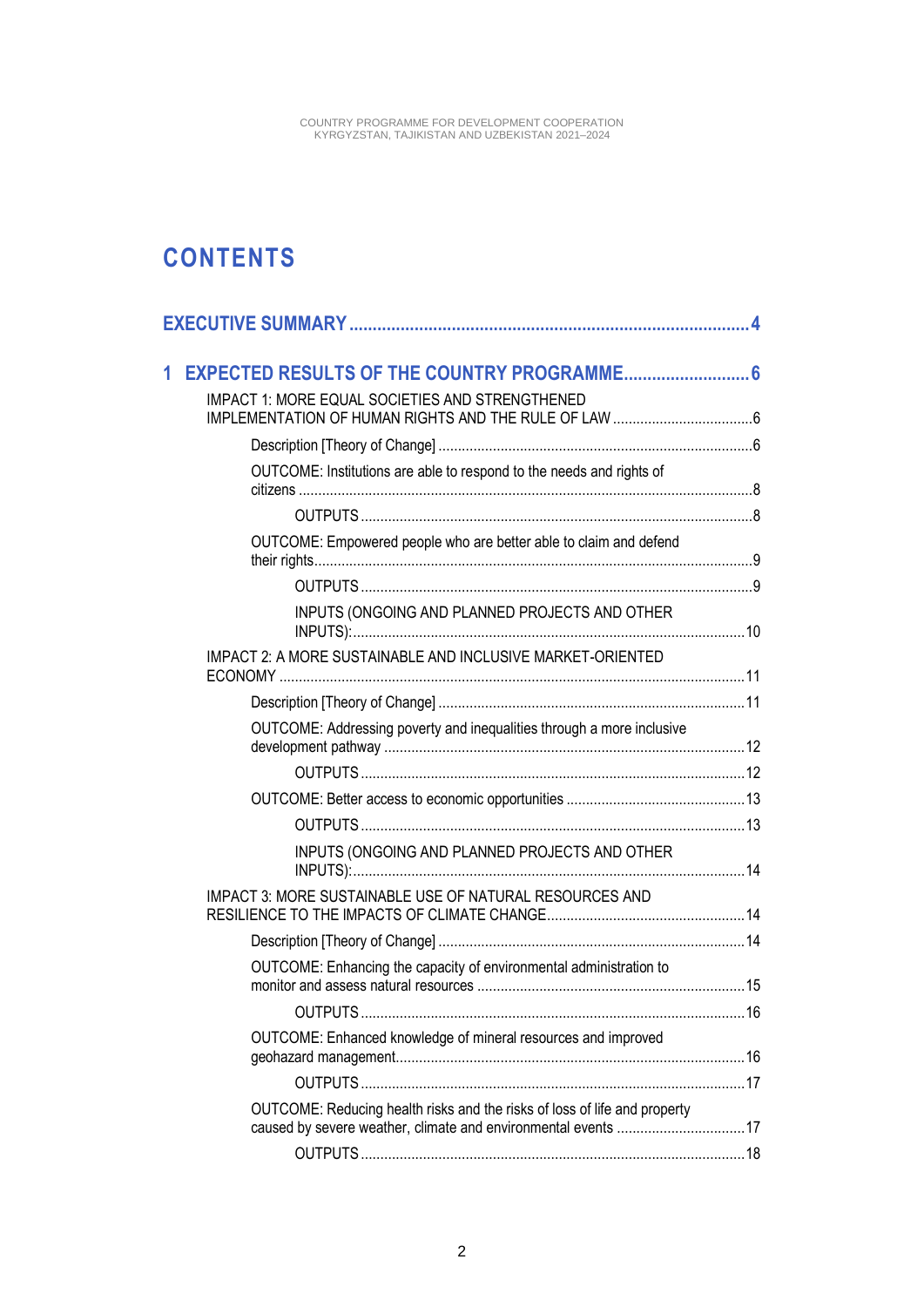|     | OUTCOME: Better preparedness to adapt to and mitigate the effects of |  |
|-----|----------------------------------------------------------------------|--|
|     |                                                                      |  |
|     | INPUTS (ONGOING AND PLANNED PROJECTS AND OTHER                       |  |
|     |                                                                      |  |
| 2.1 |                                                                      |  |
| 2.2 |                                                                      |  |
| 2.3 |                                                                      |  |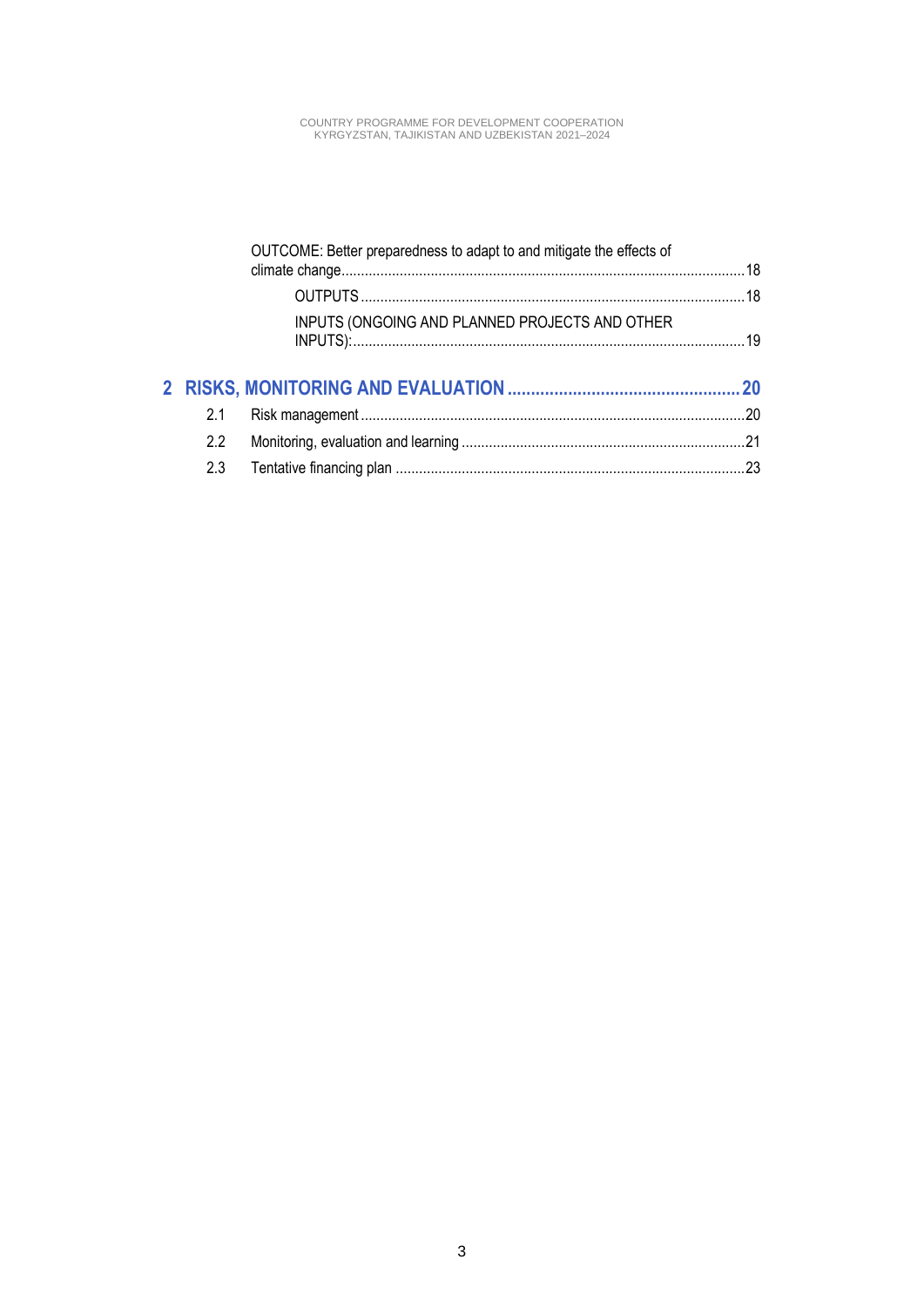#### <span id="page-3-0"></span>**EXECUTIVE SUMMARY**

This Country Programme builds on the experiences gained from the region since 2009, focusing on sectors in which Central Asian countries have strong ownership and where Finland has experience, expertise and value to add. According to the Finnish Development Policy approved in 2016, Finland concentrated its support in the region to the Kyrgyz Republic (Kyrgyzstan) and Tajikistan. During the next programme period of 2021–2024, Finnish support will be extended to cover also Uzbekistan.

An evaluation conducted in 2016 rated Finland's development cooperation in Central Asia as highly relevant and noted that the expected outputs are being produced. This Country Programme, which is in line with Finland's Strategy for the Central Asian Countries of Kyrgyzstan, Tajikistan, and Uzbekistan 2021–2024, aims to present a comprehensive framework linking Finland's political, development and humanitarian objectives in Central Asia and strengthening cooperation between all instruments and aid delivery channels.

Finnish development policy goals in Central Asian countries are guided by the United Nations 2030 Agenda for Sustainable Development and the Sustainable Development Goals and by the EU Strategy for Central Asia adopted in 2019. The ultimate, broad objective of the Finnish delelopment cooperation in Central Asian countries is to strengthen the resilience of the societies. Finnish development cooperation strives to enhance the economic, social and environmental sustainability of the Kyrgyz, Tajik and Uzbek societies.

In order to achieve these goals, Finland has chosen three specific impact areas for this Country Programme: (1) Democratic and better-functioning societies; (2) Growth in the economy of these developing countries to generate more jobs, and improve livelihoods and wellbeing; (3) Access to water and energy and the sustainable use of natural resources. The projects will be implemented either by international organisations or by Finnish government authorities in the form of inter-institutional cooperation. Support is also provided to civil society organisations through the Funds for Local Cooperation.

Continuity and added value based on Finnish experiences and expertise are the guiding principles for why Finland focuses on these three areas of cooperation. With Finland's support in 2009–2020, thousands of suitable jobs have already been created, clean drinking water for hundreds of households has been ensured, access to justice for thousands of people in a vulnerable position has been made available, and the expertise of the personnel of government institutions has increased.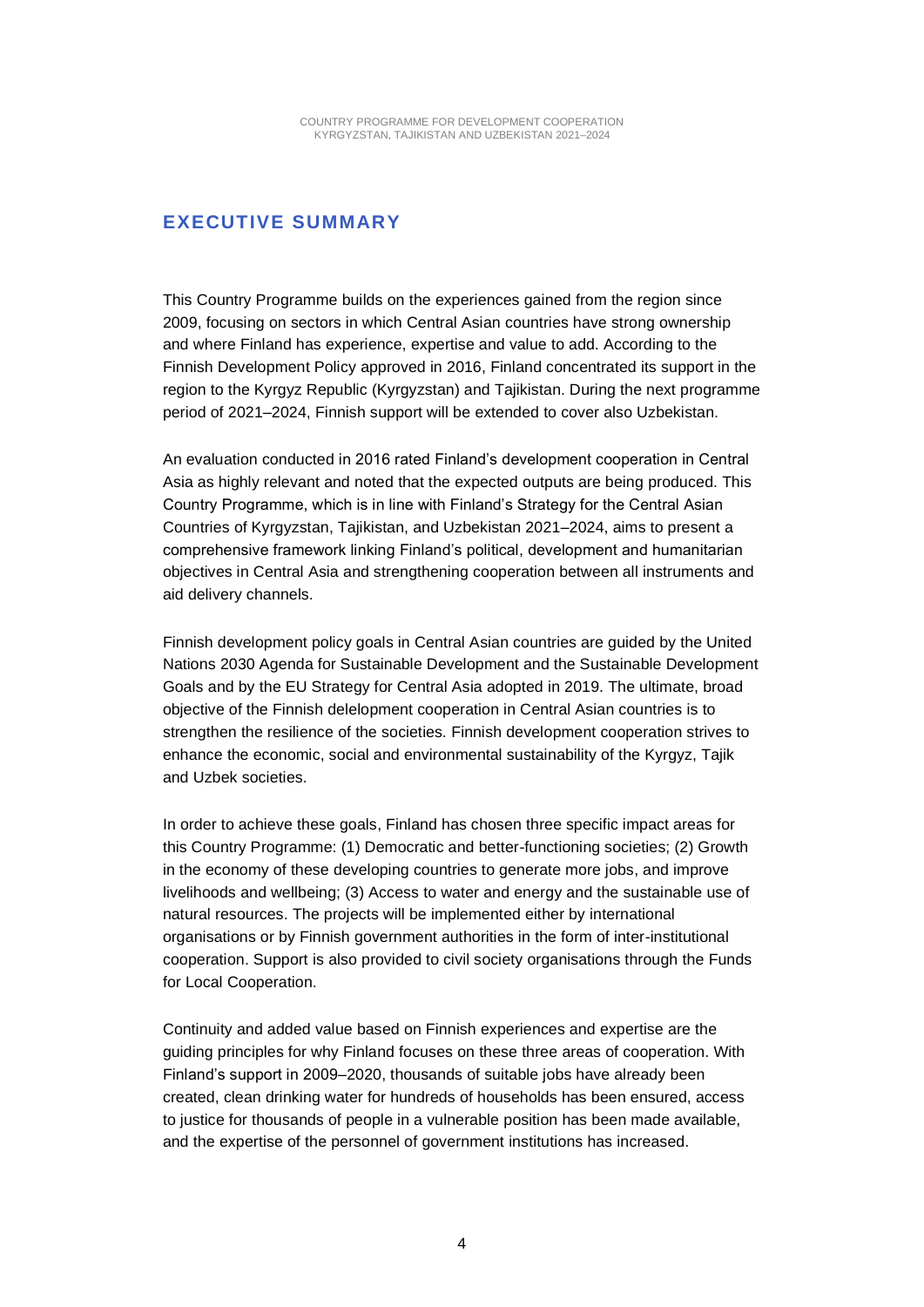Owing to the COVID-19 pandemic, certain parts of the Programme will be determined at later stages. Furthermore, flexibility and adjustments throughout the programming period are possible.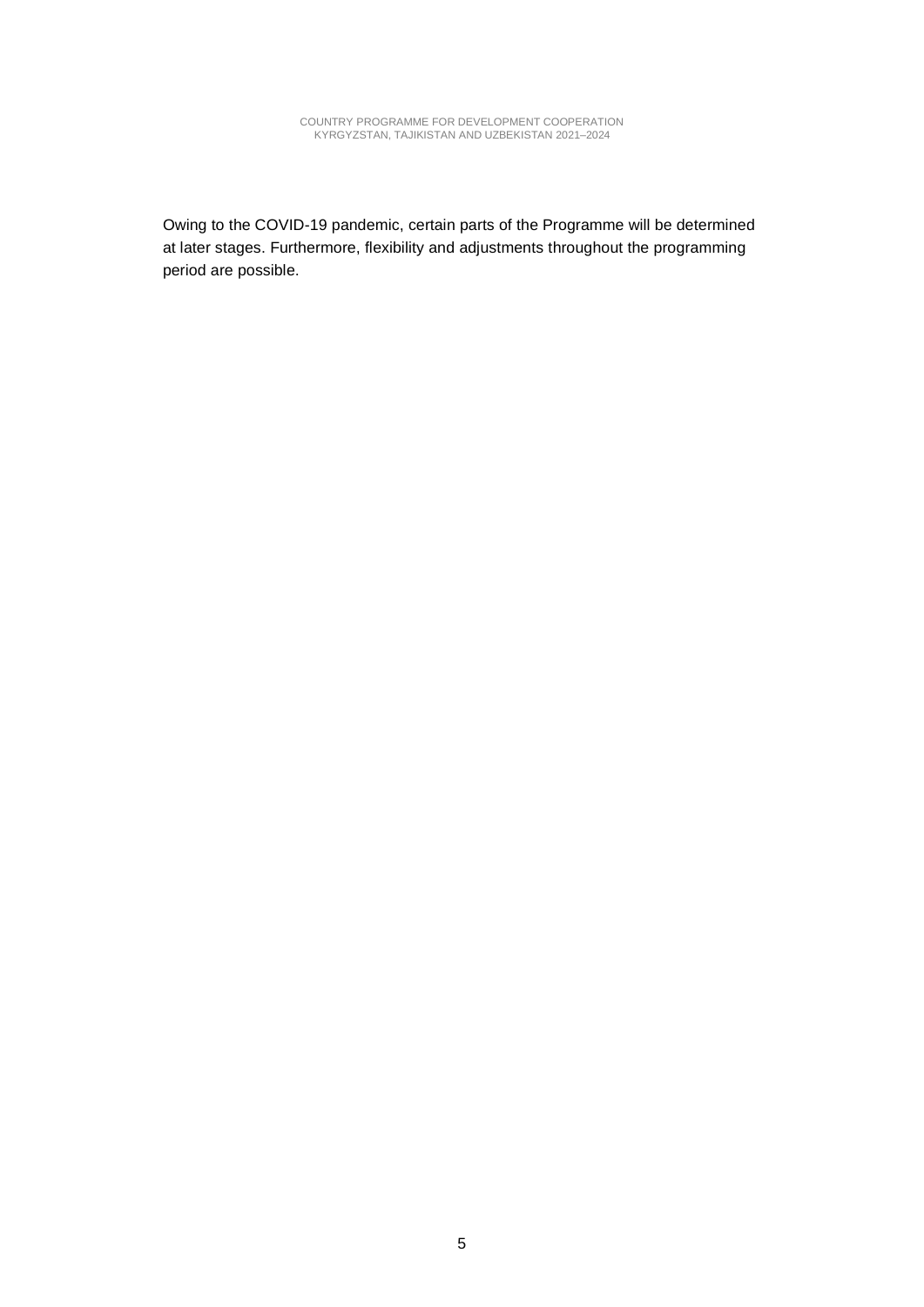## <span id="page-5-0"></span>**1 Expected Results of the Country Programme**

This section presents the expected results of the Kyrgyzstan, Tajikistan and Uzbekistan Country Programme by impact area. The Country Programme is based on the context analysis presented in the Country Strategy for the Central Asian Countries of Kyrgyzstan, Tajikistan and Uzbekistan.

### <span id="page-5-1"></span>**IMPACT 1: MORE EQUAL SOCIETIES AND STRENGTHENED IMPLEMENTATION OF HUMAN RIGHTS AND THE RULE OF LAW**

### <span id="page-5-2"></span>**Description [Theory of Change]**

In all three countries covered by this Country Programme, that is Kyrgyzstan, Tajikistan and Uzbekistan, the aim is to support the implementation of human rights with a particular focus on increasing people's access to justice. This is achieved mainly through strengthening and supporting the legal aid systems in the countries. The objective is to increase state-provided free legal aid in each country, particularly to those in the most vulnerable positions when it comes to accessing justice, including women, people living in remote areas, and people with disabilities. At the same time, support is provided to strengthen the oversight mechanisms that have a key role in promoting and monitoring the effective implementation of international human rights standards at the national level, particularly the ombudsman's offices. In order to strengthen the regulatory framework in the countries, support will also be provided for the ratification of international human rights conventions, including the UN Convention on the Rights of Persons with Disabilities (UNCRPD), and for developing and implementing the relevant national legal reform strategies, policies and legislation.

In addition to strengthening the judicial instutions and mechanisms, access to rights will be improved through increasing people's awareness of their rights, and of their ability to claim and defend them. Furthermore, support is provided for strengthening the civil society in order for it to become more empowered and equipped to engage in dialogue with government authorities on the legal needs of the people and, through this, to participate in building more people-centred legal services. Supporting civil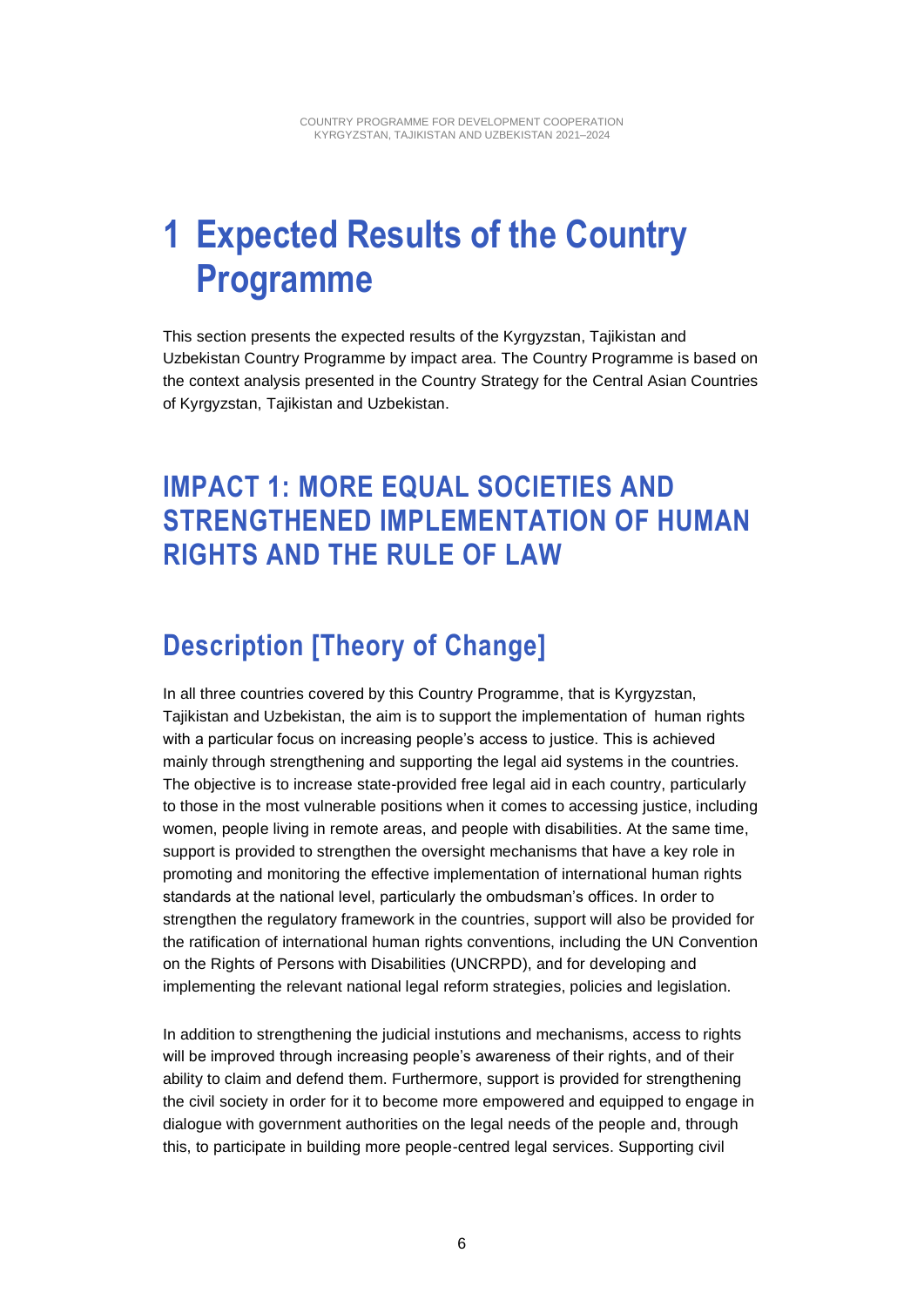societies is also a critical measure to counterbalance the increasingly restrictive environment for civil society actors in all three countries covered by the Programme.

In the 2020 edition of the World Justice Project's (WJP) Rule of Law Index, Kyrgyzstan ranks 87<sup>th</sup> out of 128 countries, with Uzbekistan following closely behind at  $92<sup>nd</sup>$ , which is four places higher than the previous year. Kyrgyzstan ranks just above the global average when it comes to open government and order and security, but lags well behind when it comes to absence of corruption and, for instance in regulatory enforcement and criminal justice. Recent political developments in Kyrgyzstan raise concerns about future developments in the rule of law. Uzbekistan also ranks above the global average in order and security, but perfoms poorly when it comes to constraints on government powers, absence of corruption, open government, and fundamental rights. Additionally, Tajikistan faces a wide range of challenges in the rule of law, even though no information on Tajikistan is included in the WJP Index.

Gender inequality is also persistent in all three countries covered by the Programme. Uzbekistan ranks  $64<sup>th</sup>$  out of 189 countries in the 2018 Gender Inequality Index (GII), with Kyrgyzstan at 87<sup>th</sup> and Tajikistan at 84<sup>th</sup>. Gender inequality affects women's ability to access justice. Besides domestic violence, common barriers to women in accessing justice in all three countries are frequently the lack of legal literacy, and harmful social norms and stereotypes that prevent women from seeking justice through the regular court system.

While the impact area does not include specific targets for increasing gender equality, data on access to justice will be tracked for both women and men separately. Additionally, in the efforts to build capacity and raise awareness, the rights of women and issues of gender equality will be of special focus. People with disabilities also face maior obstacles in accessing justice. Some of the key challenges in the three countries include the absence of procedural accommodations in legal proceedings and a general lack of knowledge of the rights of people with disabilities. The United Nations Convention on the Rights of Persons with Disabilities (UNCRPD), while covering a broader framework, is also seen as critical in the work on increasing access to justice.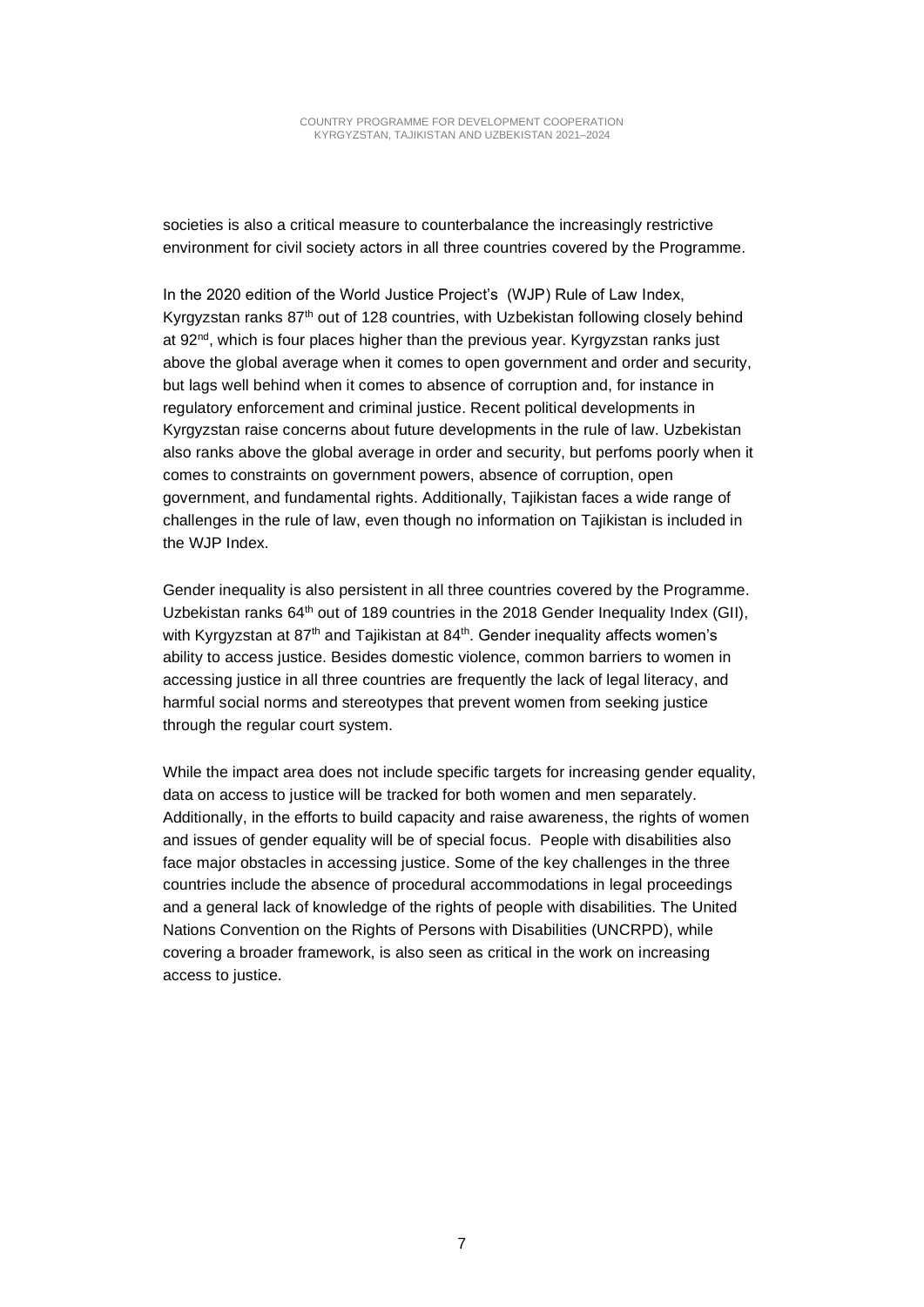### <span id="page-7-0"></span>**OUTCOME: Institutions are able to respond to the needs and rights of citizens**

Finland's support is aimed at **effective and accountable judicial institutions that are able to fulfil the legal needs and rights of citizens, especially women and people in the most vulnerable positions**. Finland aims to ensure that the local institutions are better able to face the growing legal needs of the population. The current Covid-19 pandemic will most probably increase the need for support in this sector as well, which is why specific content or details of individual projects are subject to change during the Programme period. Emphasis will be paid to supporting the capacity of the state authorities, with the focus on ministries of justice and ministries of finance in drafting, revising and effectively implementing the legislative framework.

#### <span id="page-7-1"></span>**OUTPUTS**

- Finland's support focuses on improving **access to justice and legal aid services, in particular for women, people living in rural areas and people with disabilities.** In the previous programme phase, Finland supported the development of a sustainable state-run system of primary free legal aid in both Kyrgyzstan and Tajikistan. While much has been achieved in both countries, the newly created systems are still weak and will need support going forward. In Uzbekistan, there are similar challenges related to access to justice, where both physical and financial access to justice is particularly difficult for people in remote areas, and there is a lack of free legal-aid providers. Building on previous experiences in Tajikistan and Kyrgyzstan, Finland will support the Ministry of Justice and relevant civil society organisations (CSOs) in establishing a sustainable state guaranteed system of free legal aid in Uzbekistan.
- Finland supports **strengthening the capacity of national institutions for human rights and justice to monitor the implementation of human rights in line with international norms and standards.**  Finland's support will focus on strengthening the ombudsman's offices and national human rights institutions.
- Finland supports **the improvement of the regulatory framework for human rights, including the ratification and implementation of human rights conventions**. During the previous programme period, the Government of Kyrgyzstan ratified the UNCRPD in March 2019, while Tajikistan signed the Convention in 2018. In Tajikistan, work on promoting the ratification of the treaty will continue and in Kyrgyzstan, the focus will be on supporting the implementation of the Convention.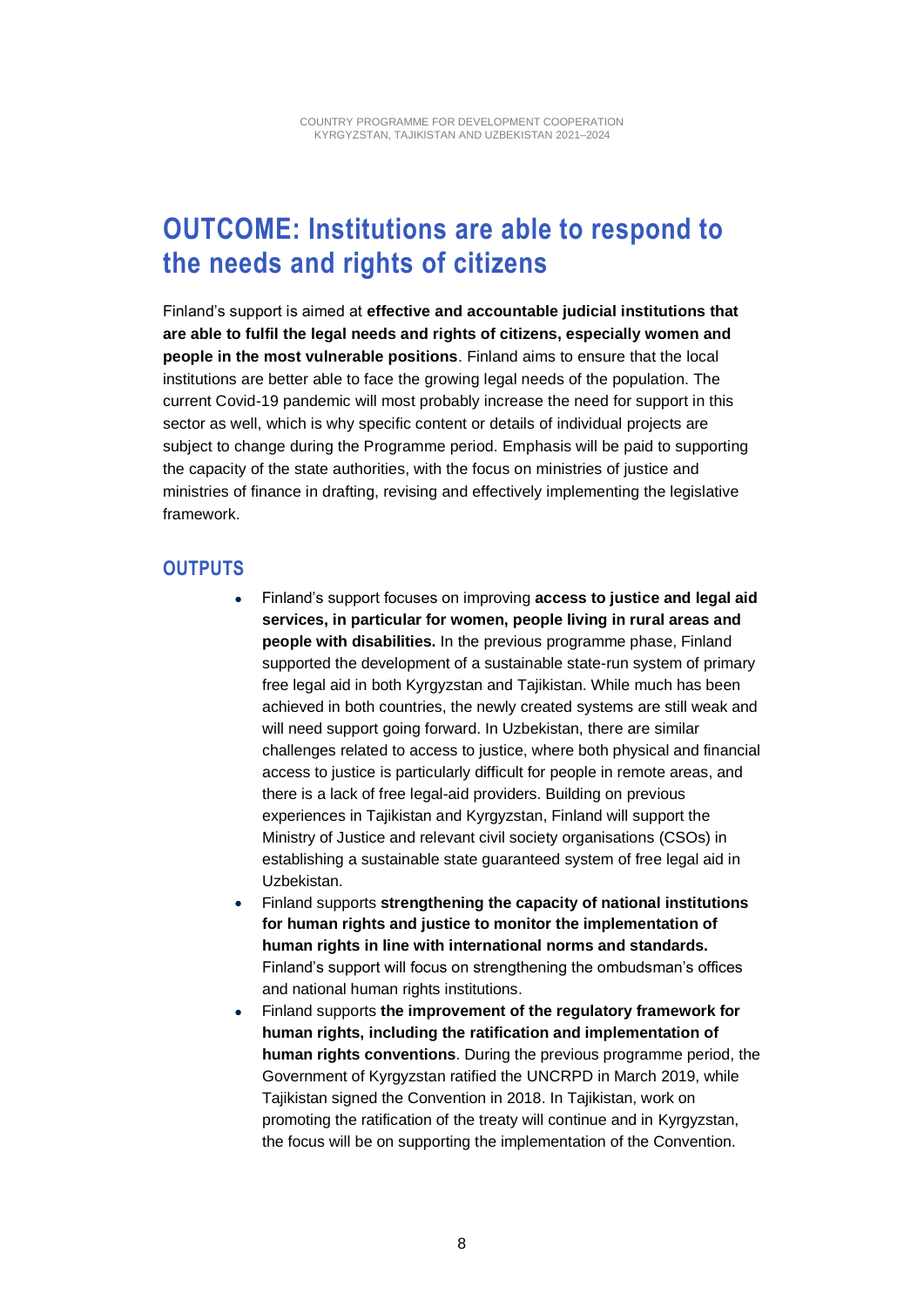Uzbekistan signed the Convention in 2009. In Uzbekistan, Finland plans to support the development of a comprehensive and actionable judicial reform plan to improve judicial independence and enhance the impartiality, competence and accountability of judges.

### <span id="page-8-0"></span>**OUTCOME: Empowered people who are better able to claim and defend their rights**

In all three countries, Finland aims at **empowering people so that they are better able to claim and defend their rights**. Inadequate legal awareness remains one of the major issues impeding legal empowerment for citizens in all three countries, especially women and people with disabilities. According to research conducted by the 'Open Line' public fund, over 90 per cent of victims of forced marriage in Kyrgyzstan did not seek any legal assistance and did not speak about their case to any state authorities. In addition to the ineffectiveness of the state assistance provided when the issue was being raised, a low level of legal literacy was seen as another significant reason behind these results. For people with disabilities, the lack of access to legal information and court materials has been identified as another key reason hindering access to justice.

#### <span id="page-8-1"></span>**OUTPUTS**

- Finland's support enhances **people's legal awareness of their human rights, and their legal literacy and access to legal information**. Special focus is placed on women and those in vulnerable positions. The past experiences in both Kyrgyzstan and Tajikistan showed that, in some cases, access to information is considered to be even more important than access to infrastructure. If women and people with disabilities are not aware of their rights, they will not speak up about their case to any authorities. Therefore, the Country Programme has a special focus on raising the legal awareness of those in marginalised positions and enhancing their access to legal aid. There are also significant socio-cultural obstacles to accessing justice in the three countries. In Uzbekistan for instance, the people, and rural residents in particular, face strong social pressures to reconcile or mediate disputes and going to court is seen as a last resort.
- Finland's support strengthens various forms of **policy dialogues and exchanges between the people and the authorities.** Governments' engagement with legal rights needs to include a continuous dialogue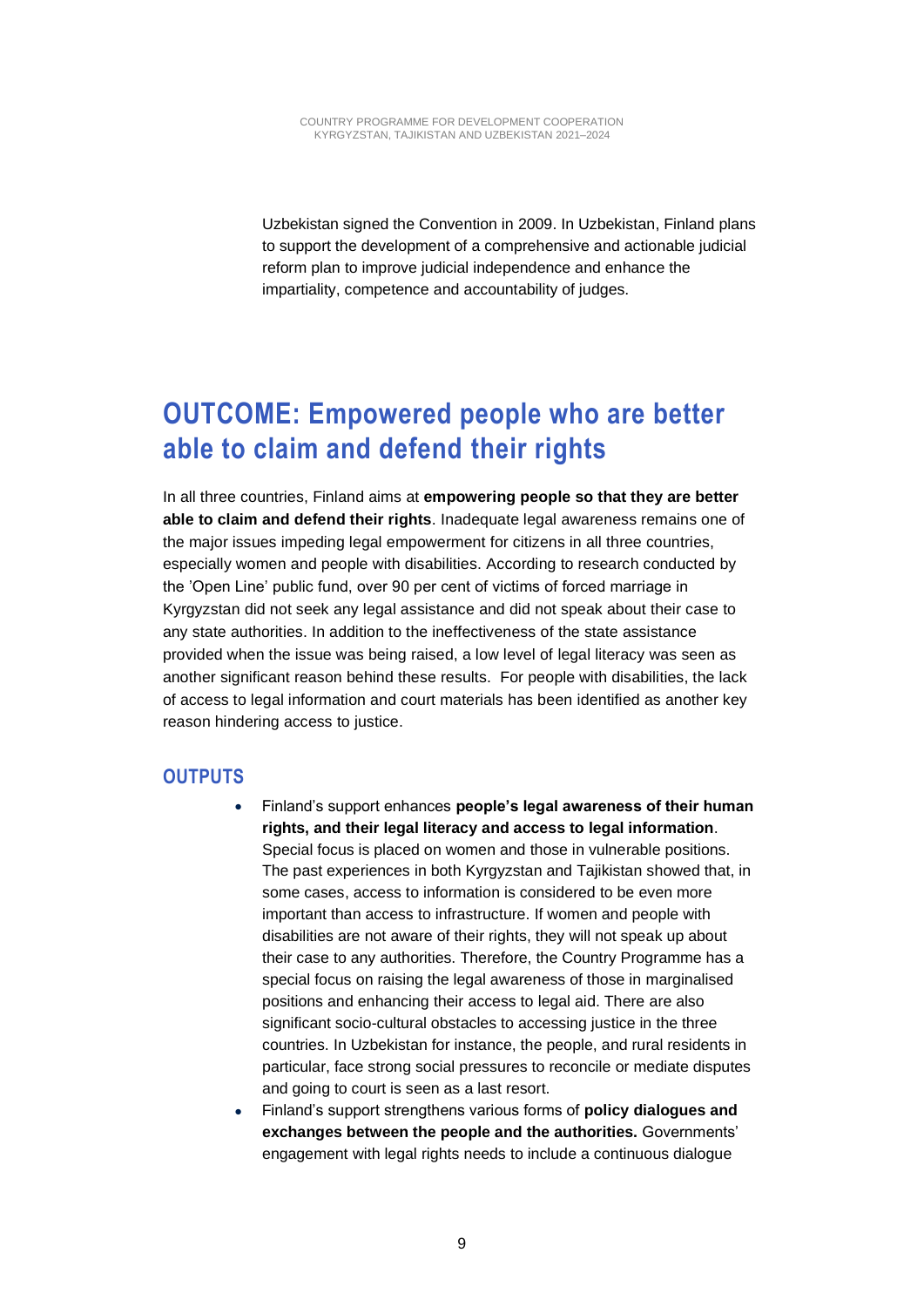with civil society through a policy dialogue process. The policy dialogue meetings at national and regional levels have already been steadily expanded in the Programme countries. They have proven to be effective in bringing government stakeholders and civil society organisations together. The regional policy dialogues (RPDs) have also proven to be an effective tool for clarifying national policy initiatives to state and nonstate actors at the regional level. Additionally, the RPDs encourage the flow of information and exchange of opinions in the opposite direction, that is, from local to national.

• Finland's support will strengthen **the capacity of civil society organisations (CSOs),** so that they can contribute to relevant policy discussions in their countries and monitor the general human rights situation. Particular focus will be put on ensuring that women's rights organisations and organisations for people with disabilities will have their voices heard in the relevant reform processes supported by the Programme. Strengthening the freedom of speech in the society requires that CSOs have the capacity to voice their concerns and are supported in their efforts to raise those concerns in public discussions. Enhancing the capacity of regional civil society organisations is also essential for them to participate in the policy dialogues in a meaningful manner.

Education is a cross-cutting and fundamental enabler for the fulfilment of human rights and the rule of law. Improving the level of education paves the way for understanding the importance of human rights and the rule of law in the functioning of societies and for the wellbeing of the people. Therefore, support for reforming and modernising the education systems in Kyrgyzstan, Tajikistan, and Uzbekistan is highly important. Since the populations in these counties have high numbers of young people, education is a key investment for a better future.

#### <span id="page-9-0"></span>**INPUTS (ONGOING AND PLANNED PROJECTS AND OTHER INPUTS):**

- Widening Access to Justice in the Kyrgyz Republic, Phase II/III. The United Nations Development Programme (UNDP) is implementing the project.
- Strengthening the Rule of Law and Human Rights to Empower People in Tajikistan, Phase II/III. The UNDP is implementing the project.
- Rule of Law project in Uzbekistan, Phase I. The UNDP will implement the project.
- Support for the work of the Office of the United Nations High Commissioner for Human Rights (OHCHR) in all three countries, as part of the projects mentioned above. The OHCHR Regional Office is based in Bishkek, Kyrgyzstan, and has a presence in Dushanbe, Tajikistan, and Taskent, Uzbekistan.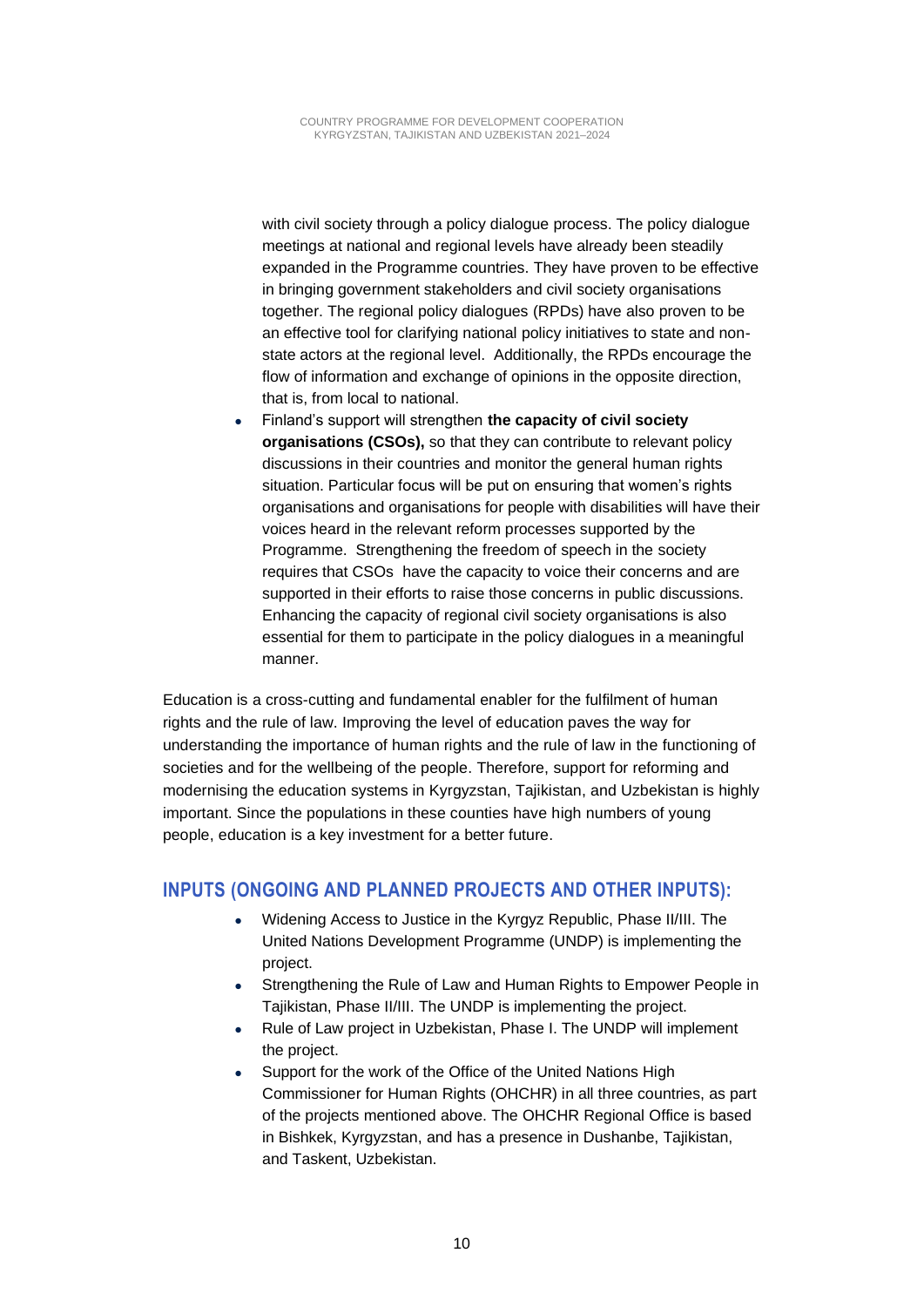- Support to civil society organisations through the Funds for Local Cooperation under the Ministry for Foreign Affairs.
- Support for the work of the OSCE Academy in Bishkek.
- Planned: Modernisation of the education system in Uzbekistan either through a bilateral project or an international partner programme (because of Covid-19, to be determined later).
- Policy dialogue
- European Union: Team Europe

### <span id="page-10-0"></span>**IMPACT 2: A MORE SUSTAINABLE AND INCLUSIVE MARKET-ORIENTED ECONOMY**

### <span id="page-10-1"></span>**Description [Theory of Change]**

The global COVID-19 pandemic has disrupted global trade and severely impacted the poorest and most vulnerable populations. The ongoing pandemic has also brought new challenges to the economies of the Central Asian countries and their citizens. This region is one of the largest migration corridors in the world, and millions of people from Kyrgyzstan, Tajikisbtan, and Uzbekistan work in the neighbouring countries, with Russia being the most popular destination. During the current pandemic, millions of migrant workers have been sent back to their home countries. As a result, the remittances have declined sharply and are expected to decline further. This will cause serious challenges to the economies of the migrant workers' countries of origin.

In the longer run, the way to achieve sustainable and inclusive economic growth is by developing small and medium-sized enterprises (SMEs). SMEs employ about half of the population, but given their small size, they lack development potential. One obstacle to private-sector development is the red tape surrounding the setting up and running of a business, including ineffective official inspections. Development cooperation must aim at supporting SME development through technical and financial assistance to SMEs that will bolster their competitiveness.

This impact is in line with Finland's policy priority for global development of strengthening the economic base of developing countries and creating jobs, with an emphasis on the role of women in the economy and female entrepreneurship.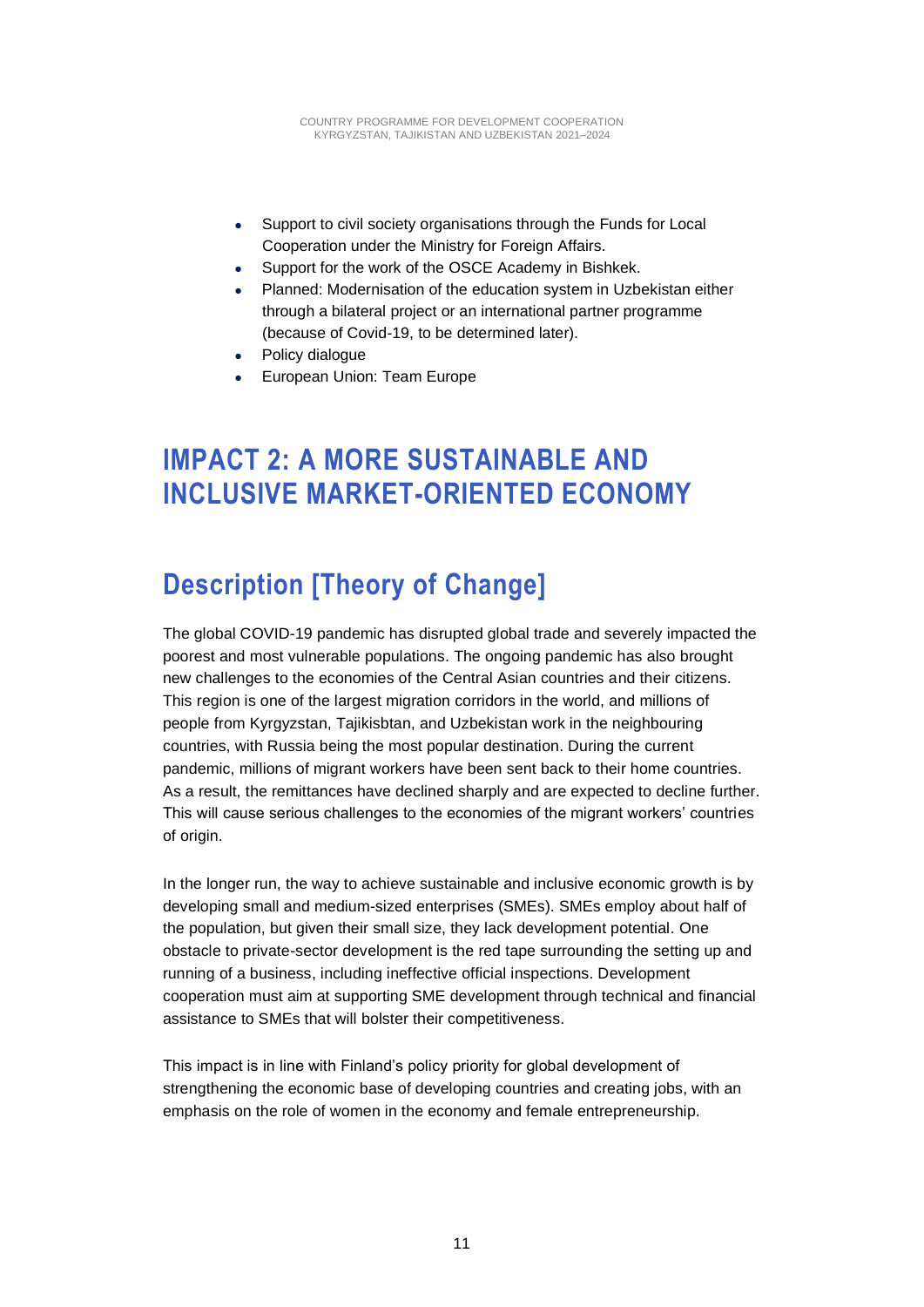Finland's support to enhance a more inclusive economy contributes to the target of eradicating extreme poverty for all people, currently measured as people living on less than USD 1.25 a day. This goal is supported through tangible project targets of increasing the number of jobs in the Programme countries. Finland's support also contributes to the target of increasing the productivity and incomes of small-scale food producers, particulary women, and by implementing resilient agricultural practices.

With the creation of new decent jobs, Finland's support contributes to the target of sustainable economic growth and the promotion of policies that support productive activities. The number of new jobs will be disaggregated by sex. Encouraging the formalisation and growth of SMEs, including through access to financial services, also contributes to the above-mentioned goals. Additionally, an essential part of the Programme and the projects is promoting the adoption of new technologies and export practices, and the learning of new skills. By doing this, Finland's support contributes to the goal of promoting inclusive industrialisation and achieving a higher level of economic productivity.

### <span id="page-11-0"></span>**OUTCOME: Addressing poverty and inequalities through a more inclusive development pathway**

Finland's support aims **to address poverty and inequalities through a more inclusive and sustainable development pathway**. The current structure of growth and exports in the countries of Central Asia has contributed to poverty reduction over the last decade, but falls short of being fully economically, socially or environmentally sustainable. The threats to economic sustainability stem from the fact that the economies are characterised by a strong dependence on exports with a limited number of export destinations. This, in turn, contributes to the vulnerability of the economies to external shocks. The export baskets are dominated by unprocessed minerals with weak links to decent job creation. This has led to a dependence on labour migration and remittances. More inclusive economic growth is needed, that is, growth that is economically, socially and environmentally sustainable.

#### <span id="page-11-1"></span>**OUTPUTS**

• The first expected output for this outcome is **supporting an enabling environment for trade and the private sector**. This output is achieved by promoting enabling policies and regulations for inclusive and tradeoriented private sector development. By creating sustainable growth, Finland's support incorporates productive capacities that can generate employment and improve livelihoods for the poor and excluded people.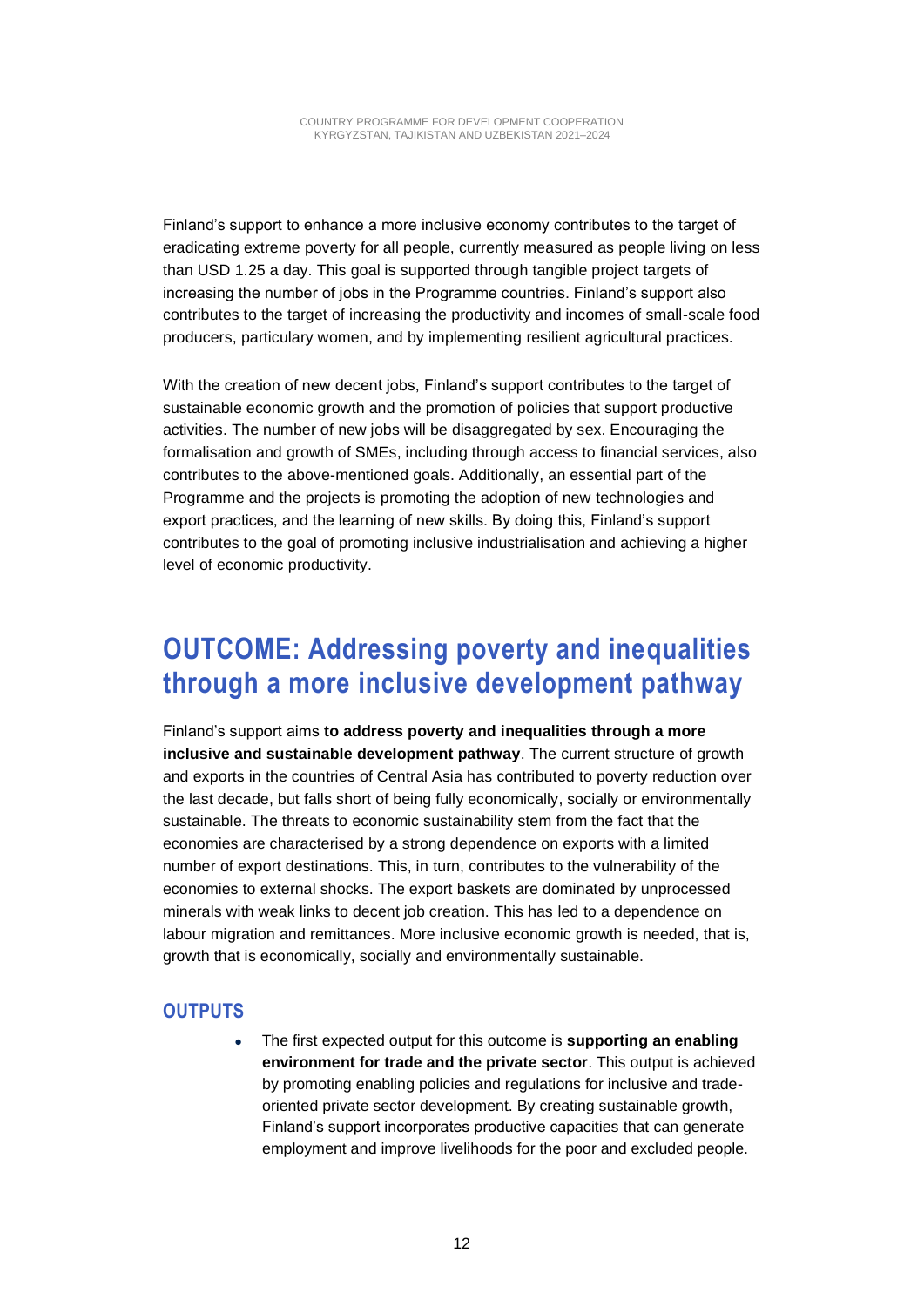• The second output is more effective and competitive producers and processors who can contribute to sustainable development. Finland will support the identification and development of green niche products in sectors that are employment-rich and that have high productivity and market potential. A higher productivity and export readiness of target products will be achieved by the use of innovative technologies.

### <span id="page-12-0"></span>**OUTCOME: Better access to economic opportunities**

Finland's support **improves access to economic opportunities and increases opportunities for generating employment and income**. By supporting, for example, female entrepreneurs in developing their business skills through training and networking opportunities, Finland will participate in creating visibility for women entrepreneurs to reinforce positive role models. Additionally, by encouraging the use of sustainable production methods (green niche products), Finland supports rural populations with limited access to income and employment opportunities.

#### <span id="page-12-1"></span>**OUTPUTS**

- Finland's support aims at **increasing income generation**. By working with small companies, producers, processors, cooperatives and associations, with much of the generated employment coming from the agricultural sector, income generation will benefit especially rural populations. Agriculture productivity remains low in Central Asia, and this has pushed many people out of their home countries. High migration rates have led to greater pressure on women to maintain families, which means lower labour participation of women. Projects supported by Finland will have a special focus on enhancing the productive employment of women.
- Finland's support **strengthens the capacity of SMEs**. SMEs are often considered to be the main contributors to economic growth and job creation. However, they often have weak capacity for management processes (e.g. marketing, sales, finances) and for production processes (e.g. standards, quality management). This has a direct impact on their competitiveness in international markets. Finland supports developing informational tools for SMEs that will be of use in providing know-how for new product solutions and options for business development, including export development. Additionally, Finland will include technical assistance in the projects it funds to increase the development of export potential.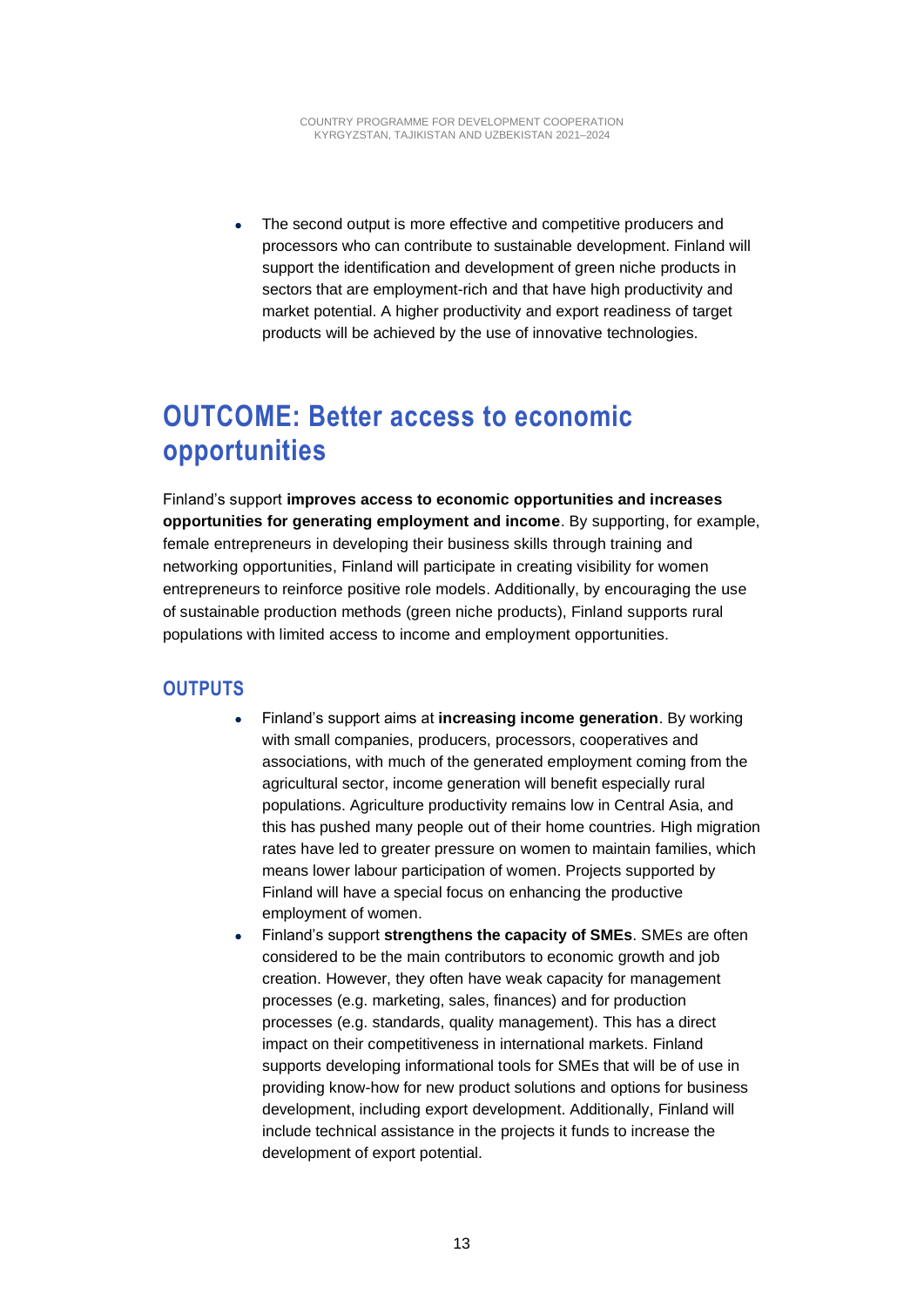#### <span id="page-13-0"></span>**INPUTS (ONGOING AND PLANNED PROJECTS AND OTHER INPUTS):**

- Aid for Trade Project in Central Asia, phase IV, implemented by the UNDP
- Multi-donor Early Transition Countries Fund, European Bank for Reconstruction and Development (EBRD)
- UN Multi-Partner Human Security Trust Fund for the Aral Sea Region in Uzbekistan
- Policy dialogue
- European Union: Team Europe

### <span id="page-13-1"></span>**IMPACT 3: MORE SUSTAINABLE USE OF NATURAL RESOURCES AND RESILIENCE TO THE IMPACTS OF CLIMATE CHANGE**

### <span id="page-13-2"></span>**Description [Theory of Change]**

Central Asia is endowed with an abundance of diverse natural resources, particularly related to energy, yet their distribution is unbalanced and access to them is uneven. Central Asia is also one of the most vulnerable regions to climate change. The average temperatures in the region are projected to increase by 1.6°C to 2.6°C by 2030 to 2050. Regionally, climate change is projected to lead to changes in precipitation, increased incidents of flooding and more severe and prolonged droughts, with corresponding variable water availability.

As government authorities have so far lacked the capacity to set up early warning systems, there is a high degree of vulnerability to several kinds of environmental hazards. Development cooperation can make a significant contribution in these areas. This impact is in line with Finland's priority for global development policy of improving the sustainable use of natural resources and enhancing climate resilience. Inefficient resource use, ageing infrastructure, limited enforcement of regulations, and severe land degradation all contribute to the increased vulnerability of the region to climate change. Climate change affects all sectors vital to economic growth and development in the region.

Policies and interventions to address climate change have the potential to open up new areas of investment and private-sector activity, and to promote plant-level efficiencies and economic savings. For example, a clear plan to align agricultural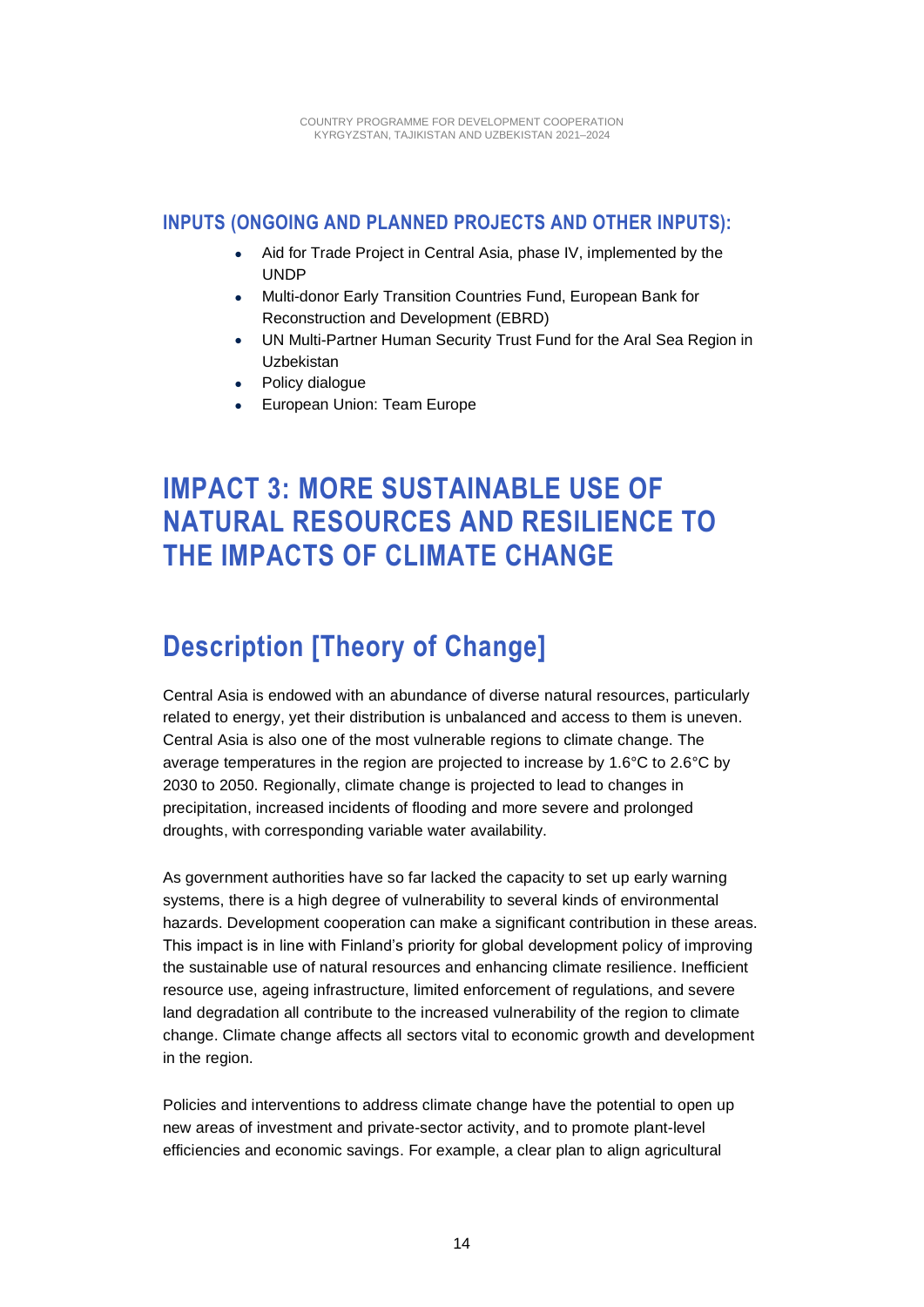policies and make needed investments in infrastructure and on-farm improvements can help offset risks. In the energy sector, energy efficiency and diversification (to renewable energy) provide both immediate economic benefits and help in mitigating climate change. Water demand in both sectors emphasises the need for effective national and transboundary water resources management and cooperation.

Safeguarding equitable access to water and sanitation and taking urgent action to enhance climate resilience are directly targeted by the Country Programme. Additionally, other core aspects of the Programme are the management of drinking water supply to keep it free from contamination and protecting health and livelihoods. Furthermore, Finland's support will strengthen the resilience to and adaptive capacity for climate-related risks and natural disasters. At the same time, it will improve education, awareness-raising and the human and institutional capacity for climate change mitigation, adaptation, impact reduction, and early warning in all three countries covered by the Programme.

Finnish support aims to enhance the capacity of the responsible local authorities in their efforts to make progress in improving water quality, wastewater, and safe reuse. Finland's support also focuses on improving the capacity of the local hydrometeorological institutes in glacier monitoring, air quality monitoring, and modern observation and forecasting processes. The ultimate goal is to increase the quality and level of information, services and early warnings provided by the institutes to support the development of the societies and improve the institutes' capacities to serve weather-sensitive sectors of the society.

#### <span id="page-14-0"></span>**OUTCOME: Enhancing the capacity of environmental administration to monitor and assess natural resources**

Finland's support **strengthens the capacity of environmental administrations to monitor and assess the quality of surface water and groundwater and mineral resources.** Additionally, it improves the capacity of local institutions to produce and disseminate information on natural resources by equipping them with better tools and skills for responding to requirements set by the society and the international community of today. This is done by applying modern techniques such as satellite image analysis, and hydrogeological and geophysical methods. New techniques for visualising the existing old data and harmonising this data with new monitoring data gives information on water resources, not only to the society, but also to the decision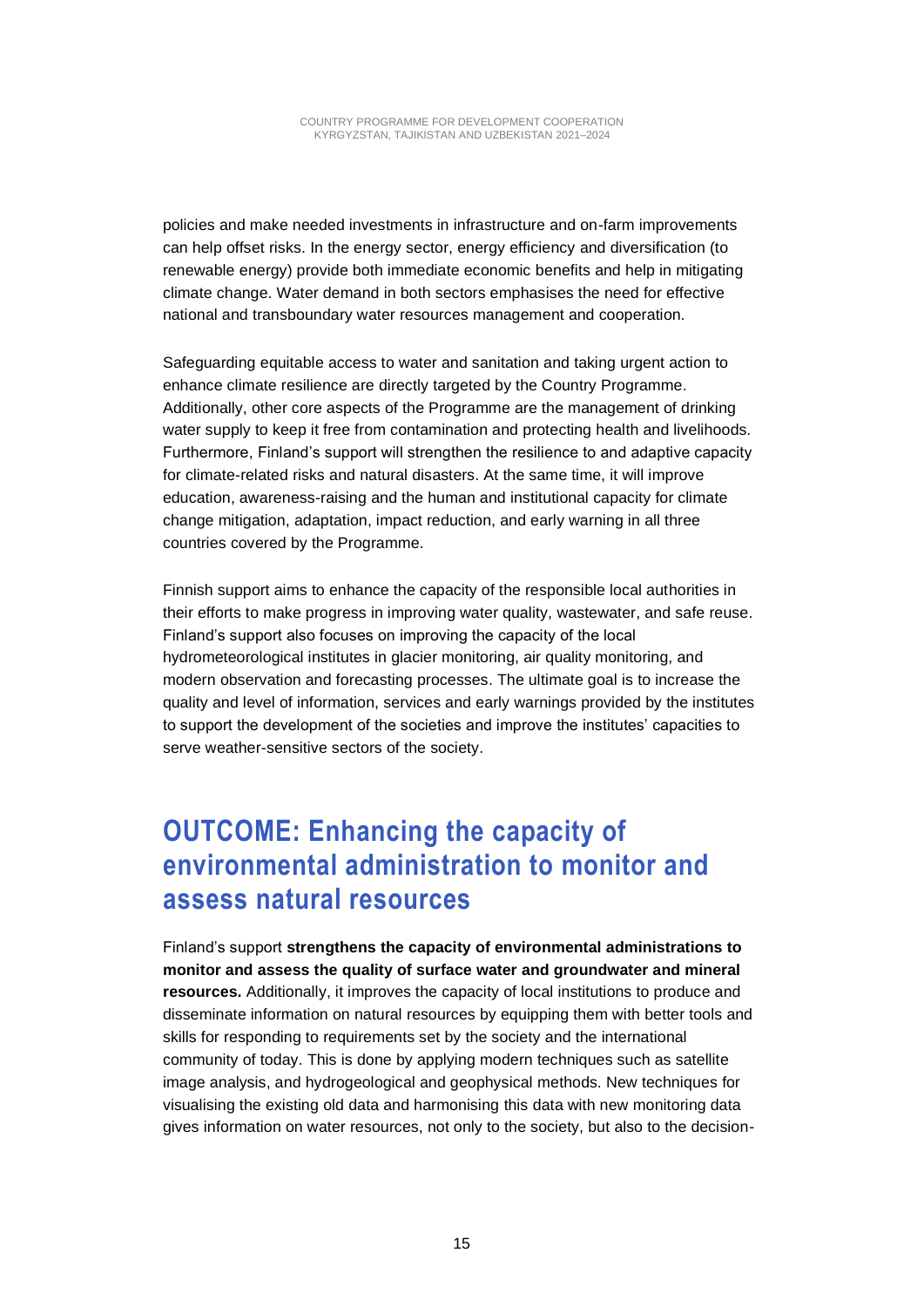makers. This ensures better quality surface water and groundwater for the people and sufficient quantity, and eventually better living conditions for all.

#### <span id="page-15-0"></span>**OUTPUTS**

- Finland promotes the management of water resources in an integrated and sustainable manner (i.e. integrated water resources management, IWRM). Addtionally, Finland supports actions that result in **authorities who are able to effectively manage water resources and control water quality.** Enhanced water security improves food security, energy supply and the health of the local population. Improved resilience and economic production that is environmentally sustainable require better systems for managing electronic data and environmental regulation. The knowledge and capacity gained during the prior projects will be deepened in order to improve the overall capacity for monitoring water quality in the region.
- Finland's support enhances **a civil society that participates in the planning of the sustainable use of water resources**. During the previous programme period, Finnish institutions began collaboration with local non-governmental organisations to build trust between governmental agencies and civil society and the people. This work will continue to further enhance the accountability and transparency of the use of natural resouces. Access to clean water is a fundamental human right and public access to information is also a prerequisite for democracy. Finland's support aims at engaging civil society in discussing the importance of sustainable water resources management, taking into account the health and safety aspects.

#### <span id="page-15-1"></span>**OUTCOME: Enhanced knowledge of mineral resources and improved geohazard management**

Finland's support **enhances the knowledge of mineral resources, improves the process for allocating mineral rights and contributes to improved geohazard management**. While mining presents a significant opportunity for growth and development in Central Asia, the governments, civil society and the private sector understand that new mining projects must take into account the environmental and social impacts often associated with their operations. If the sector is to continue making a contribution to a country's development, that country needs to have a strong legal and policy framework that maximises the benefits accrued to the nation and its communities, and a framework that promotes the benefits of developing mining activities, while upholding strong environmental and social standards.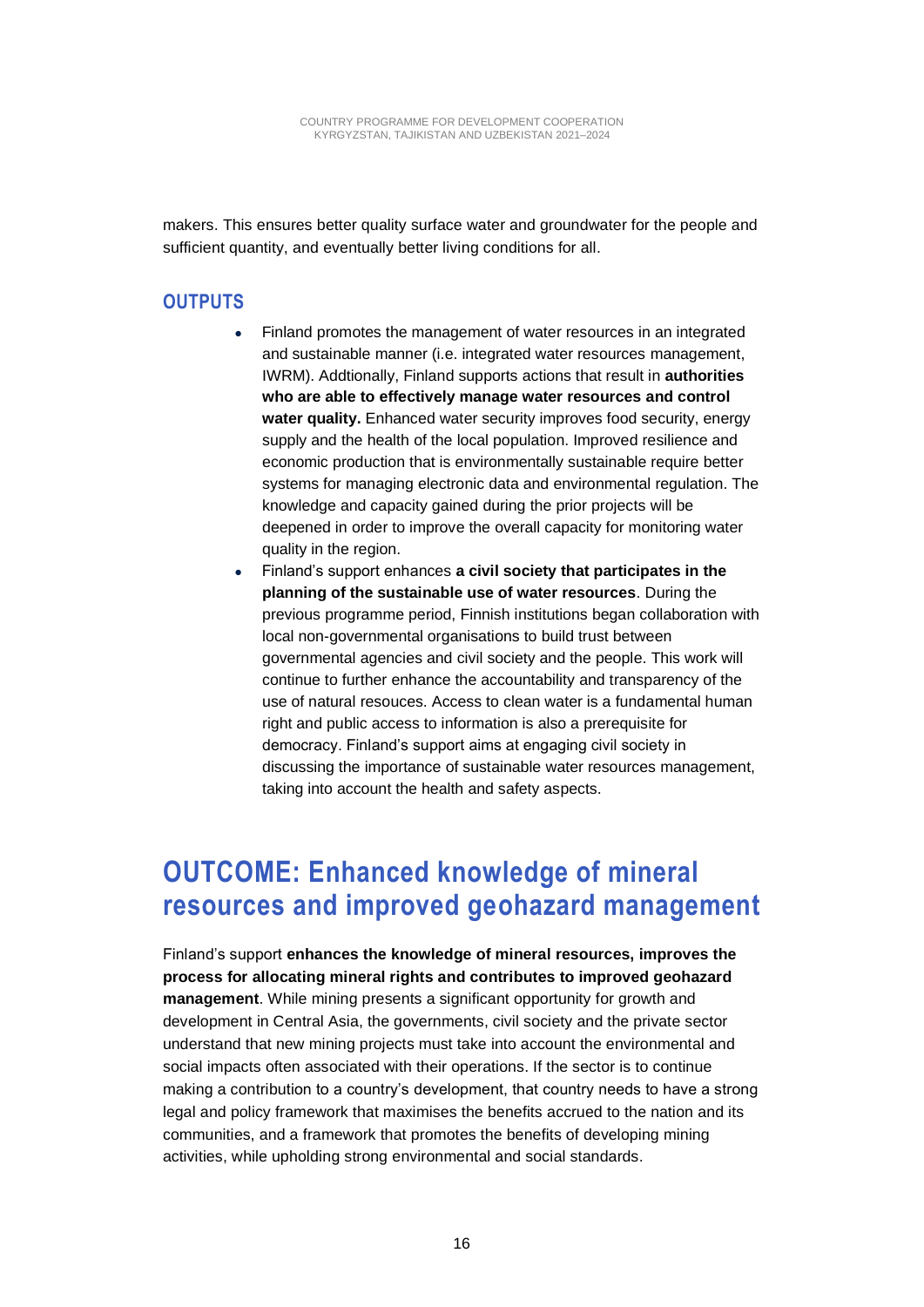#### <span id="page-16-0"></span>**OUTPUTS**

- Finland's support aims to **assist the authorities in producing geoinformation in digital format.** During the previous programme period, Finland supported the introduction of modern and safe procedures for digital data storage of old geoscientific information and trained local experts in running these procedures. During the new Programme period, the capacity for meeting the requirements of digitalisation will be further developed by strengthening local experts' skills in data management, digitalisation and the dissemination of geoinformation. This will be achieved by further developing the Central Asia Geoportal webpage, and in turn, this will increase the regional cooperation between the Programme countries.
- Finland's support enhances **the capability to forecast geohazards** and improves **access to geoinformation for decision-makers and stakeholders**. Proper monitoring of geohazards requires the application of different techniques, and the availability of modern techniques serves these purposes. Satellite images and remote sensing techniques are vital means of monitoring geohazards, and the applications connected to these strengthen the capacity of the institutions to carry out their tasks. The improved capacity of local institutions will help them in becoming expert organisations in decision-making processes at both national and regional level. Finland's support also facilitates environmental monitoring and the detection of climate change effects.

#### <span id="page-16-1"></span>**OUTCOME: Reducing health risks and the risks of loss of life and property caused by severe weather, climate and environmental events**

Finland contributes to the **increased availability of high-quality information, and to accurate early warnings that increase productivity and reduce health risks and the risks of loss of life and property caused by severe weather, climate and environmental events**. Dangerous weather phenomena, floods, drought and sand storms usually hit the poorest people hardest. A reduction of poverty and in the loss of life are some of the main indirect goals of Finland's support, which promotes the open sharing of essential warning information by enhancing observation services and weather forecasting processes. By improving weather, climate, and early warning services, Finland's support aims at indirectly decreasing losses caused by these phenomena, and at increasing the productivity of agriculture and improving the living conditions of the poorest population.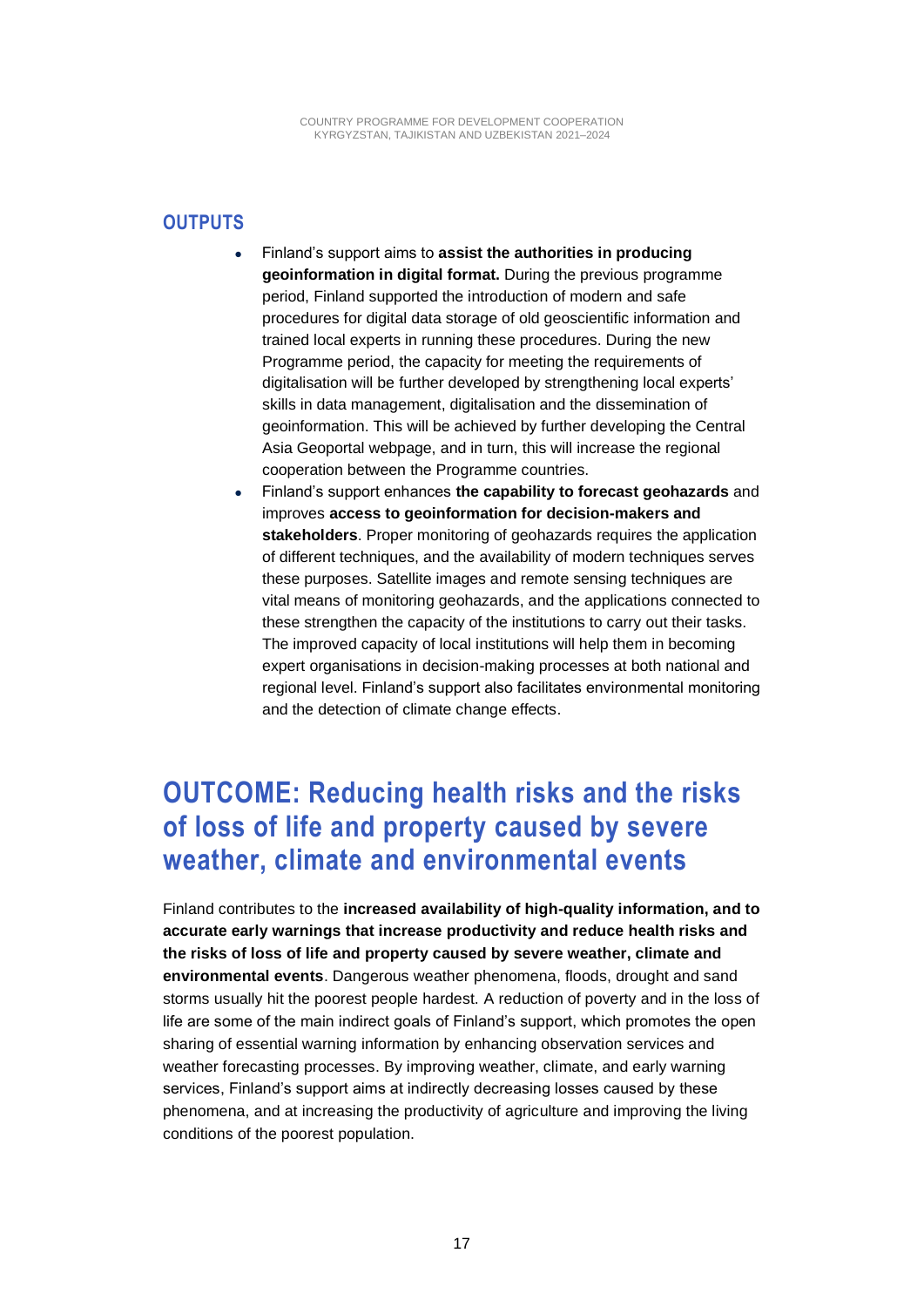#### <span id="page-17-0"></span>**OUTPUTS**

- Finland's support aims at **improved capacity of the authorities to produce weather, climate and air-quality information and early warning services**. One of the key goals in the projects funded by Finland is enhancing the capacity of local experts in operating and maintaining modern forecast technologies. With comprehensive training packages, Finland's support ensures the sustainable installation and use of an automated forecast and early warning production process.
- Finland contributes to the improved planning by government authorities and other groups that have a special need for early warnings and weather and environmental information. Central Asian government authorities need better hydrometeorological, environmental and climate information that can be used as an input in strategic planning and operational decision-making. The government authorities' strategic and technical planning capacity is improved by enhancing the human capacity and upgrading the technical infrastructure.

### <span id="page-17-1"></span>**OUTCOME: Better preparedness to adapt to and mitigate the effects of climate change**

Finland's support directly contributes to climate resilience. Projects funded by Finland aim to improve **preparedness to adapt to and mitigate the effects of climate change**. The support will give local experts the means to observe and model ongoing natural phenomena caused by climate change and human activities. This is the first step in climate change adaption and mitigation, as this knowledge can be taken into consideration at all levels of the society, especially in decision-making, preparedness plans, land use planning and building infrastructure, resulting in safer living conditions. Climate change and melting glaciers cause changes to surface waters and groundwaters. Climate change also causes alterations in precipitation patterns and more frequent heat extremes, leading to increased incidence of drought, particulary in mountain pastures. Finland's support facilitates environmental monitoring and the detection of climate change effects.

#### <span id="page-17-2"></span>**OUTPUTS**

• Finland's support enables **the authorities to produce and disseminate climate change-related information and early warnings**. Finnish experts will provide training in processing and analysing satellite and remote sensing data in selected target areas. Such new information will increase the capacity of local authorities to provide information to other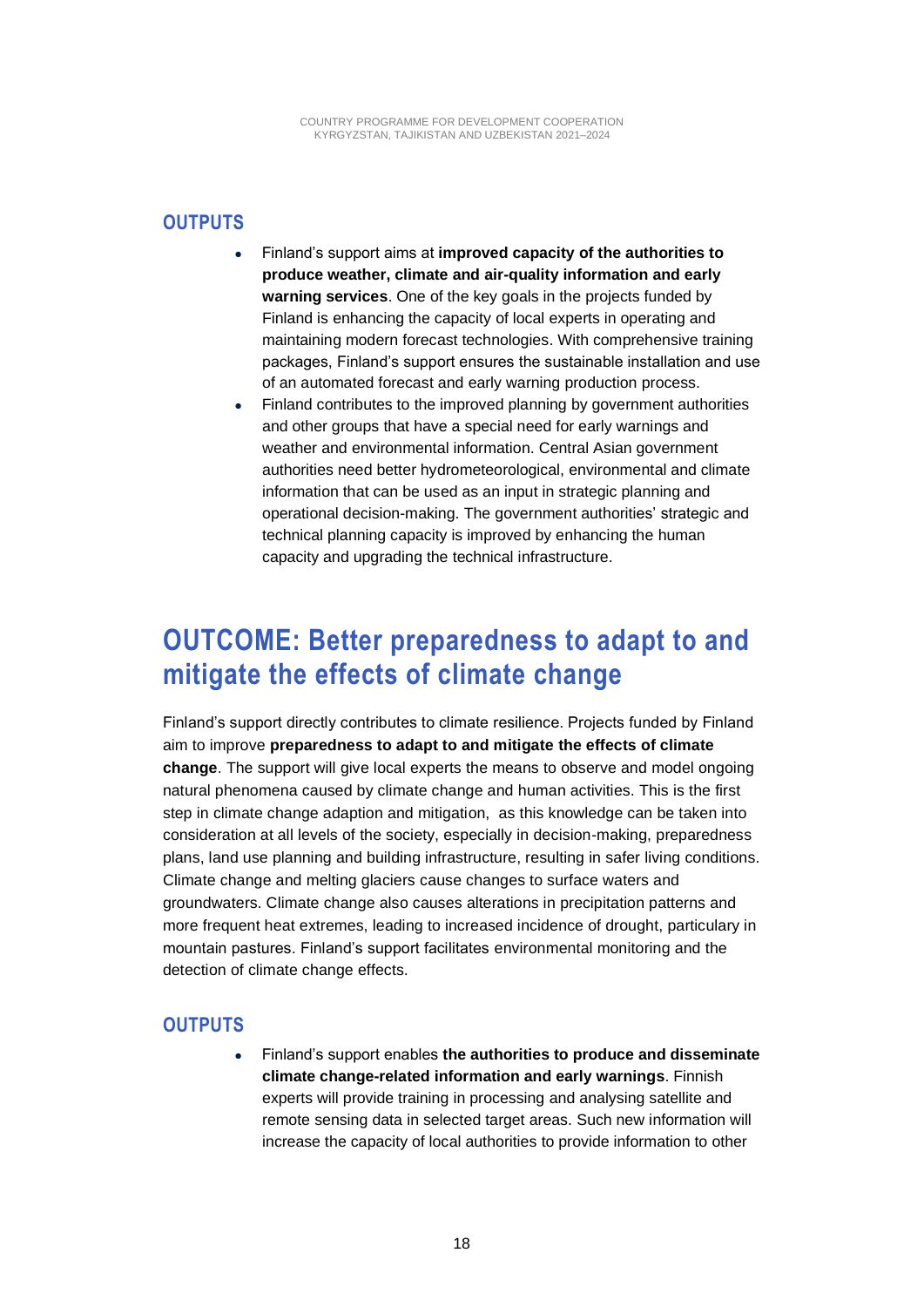governmental organisations, and to assist in the creation of early warning systems for natural hazards. This kind of information is essential in land use and construction planning. Finnish support also targets directly improving the capacity of local authorities in glacier monitoring, air-quality monitoring, forecasting, and early warning processes.

• Finland contributes to enhancing the **awareness of climate-related hazards**. A substantial part of the population in Central Asia live in the foothills of the mountains, and these regions are the most prone to climate-related hazards. Improved climate resilience requires better awareness, better data, and environmentally sustainable production so that the livelihoods of the vulnerable communities are not threatened. Finland's support aims at increasing the understanding of and opportunities provided by modern technology and the latest scientific achievements.

#### <span id="page-18-0"></span>**INPUTS (ONGOING AND PLANNED PROJECTS AND OTHER INPUTS):**

- Consolidating Institutional Capacities for National Surface Water Quality Monitoring in the Kyrgyz Republic, KGZ-Water Phase III. The Finnish Environment Institute (SYKE) is implementing the project.
- Development of Tajik Surface Water Monitoring by Quality Management and Collaboration, TJK-Water Phase II. The Finnish Environment Institute (SYKE) is implementing the project.
- Finland's Water Sector Support to Uzbekistan, Phase I. The Finnish Environment Institute (SYKE) will implement the project.
- Strengthening the Mastering of Natural Resources in the Kyrgyz Republic, Phase II, and Strengthening the Mastering of Natural Resources in the Republic of Tajikistan, Phase II. The Geological Survey of Finland (GTK) is implementing both projects.
- Capacity Building in the Field of Meteorology in the Kyrgyz Republic, Phase II, and Capacity Building in the Field of Meteorology in Tajikistan, Phase II. The Finnish Meteorological Institute (FMI) is implementing both projects.
- UN Multi-Partner Human Security Trust Fund for the Aral Sea Region in Uzbekistan
- Policy dialogue
- European Union: Team Europe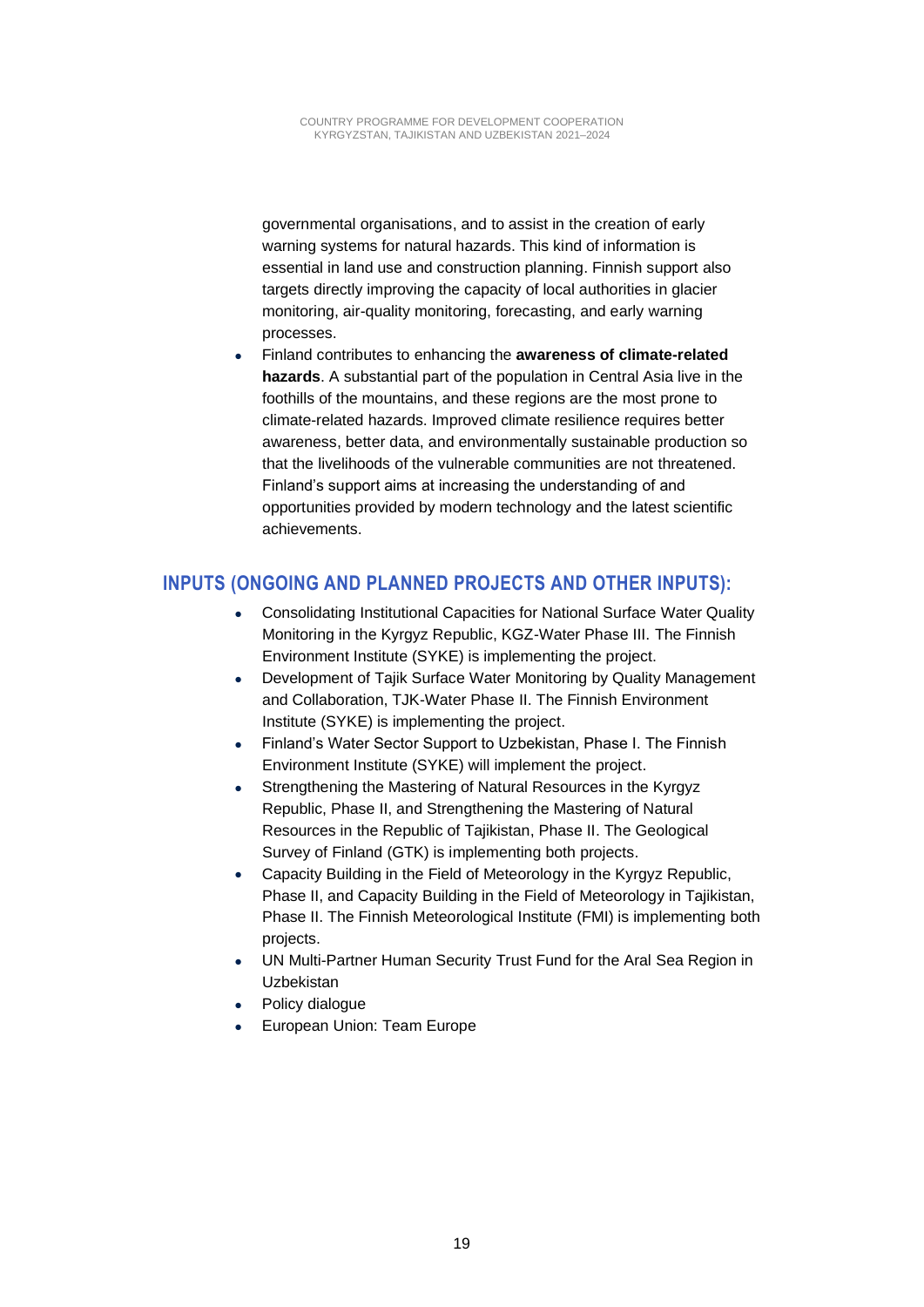## <span id="page-19-0"></span>**2 RISKS, MONITORING AND EVALUATION**

### <span id="page-19-1"></span>**2.1 Risk management**

**All development cooperation involves risks.** Development cooperation is often carried out under complex and difficult conditions, and usually in countries where the administrations may be weak, people live in extreme poverty and corruption is a problem.

For this reason, the risks involved in implementing country programmes are assessed and monitored closely, but sometimes they appear despite the precautions taken. Anticipating and managing risks is an essential part of the implementation of the country programmes: risk assessments are done regularly and impact the programme design and decision-making process at all stages. Risk mitigation measures, their success and the risks that have appeared are reported annually.

In the Central Asian countries, political instability and unstable security conditions form a considerable **strategic risk**. Frequent natural calamities are another source of strategic risk. Land degradation and deforestation have left the steep mountain slopes vulnerable to landslides, and accelerating climate change is continuing to make the situation worse. All three Programme countries are dependent on remittances from migrant workers in Russia and Kazakhstan. Swings in the Russian economy, as well as the consequences of the Covid-19 pandemic, can have momentous **financial** effects in Central Asia.

The cumbersome administrative structures, coupled with inadequate government funding, have in many cases paralysed the ability of institutions to perform their duties. Poor pay in the public sector is hampering the recruitment and retainment of competent people. High staff turnover rates constitute **an operational risk** for successful project implementation and sustainability. Poorly funded and ineffective institutions are prone to bad governance, misappropriation of funds and corruption.

The cultural background and values of the Uzbek, Kyrgyz and Tajik people are unique and different from the prevailing European ones. This may hamper the implementation of certain policies or activities, especially regarding the rights of women and minorities.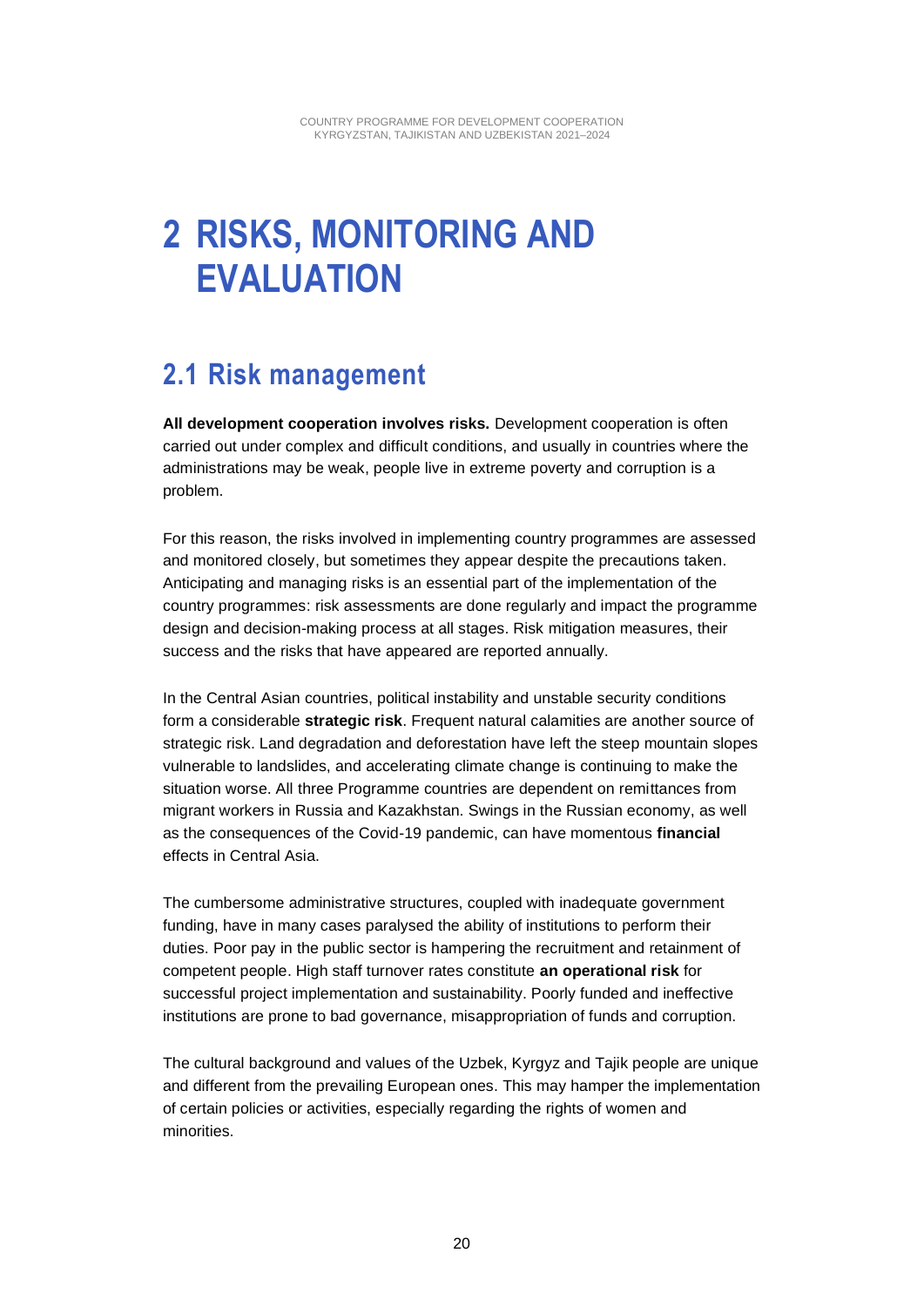In the context of implementing the Programme, the risks are managed through careful planning and screening, and the selection of partners and funding channels. All programmes report on the use of funding and the results of their work. The Ministry for Foreign Affairs follows the progress, the use of funds, and the reliability of reporting through steering groups, monitoring visits, independent evaluations and reviews, and regular communication. The Ministry also commissions external auditing companies to perform regular audits.

### <span id="page-20-0"></span>**2.2 Monitoring, evaluation and learning**

**Country teams are in charge of monitoring the performance of country programmes for development cooperation.** This work follows the principles and guidelines of the Ministry for Foreign Affairs, especially the Guidelines on Resultsbased Management, the Manual for Bilateral Programmes and the Evaluation Guidelines. In joint arrangements, Finland will participate in joint reviews and evaluations, and aims to support the development of local monitoring and evaluation frameworks and capacity.

The Country Programme will be monitored closely. Monitoring and evaluation activities are identified in the monitoring and evaluation plan, which will be updated and followed up regularly.

The monitoring of this Programme is based on ongoing evaluations of development projects and the related policy dialogue by the Ministry's development cooperation team in the unit for Eastern Europe and Central Asia in Helsinki, the Embassy of Finland in Nur-Sultan (which covers Kyrgyzstan), and the Roving Ambassador to Tajikistan and Uzbekistan. Since bilateral and multilateral implementation is a key modality of the Programme, primary responsibility for monitoring and project management, in general, rests with each multilateral agency according to its own rules and regulations. The Ministry receives monitoring data on project implementation through reports by the multilateral agencies, but it also works actively to ensure that the projects are achieving their results according to the plans agreed in the project documents. Therefore, the Ministry participates on a regular basis in the meetings of project governing bodies and field-monitoring missions.

Another important modality of the Programme is inter-institutional cooperation. In this context, the Finnish partner reports to the Ministry for Foreign Affairs on project implementation and progress. Again, the responsible Ministry team in Helsinki, the Embassy in Nur-Sultan and the Roving Ambassador follow the progress achieved by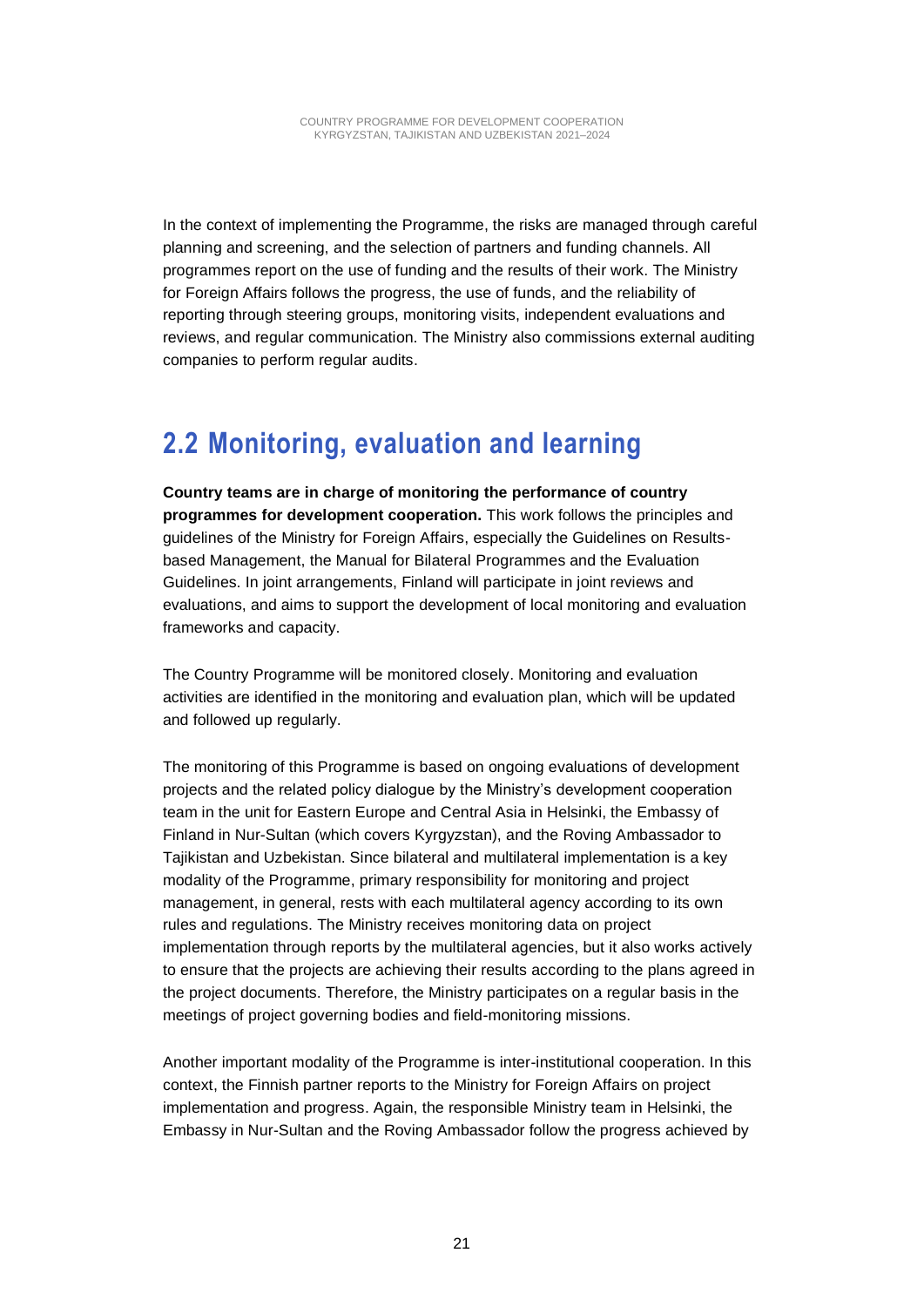the field-monitoring missions and by participating in the meetings of the project governing bodies when possible.

Since the Programme falls under the Strategy for Development Cooperation for the Central Asia Countries of Kyrgystan, Tajikistan and Uzbekistan, the evaluation of it will be integrated into the Ministry-wide country strategy evaluation process. Separate evaluations will be conducted by the multilateral agencies involved in project implementation according to their own rules and regulations. The Ministry's development cooperation team in the unit for Eastern Europe and Central Asia will monitor the validity of the assumptions made in the Strategy and its Results Framework (Annex I) and the identified risks, and take corrective measures as needed. The use of budgeted funds is monitored on an ongoing basis using reports from the Ministry's financial accounting systems. The need for any corrective measures will be determined by the Department for Russia, Eastern Europe and Central Asia.

The collective monitoring and evaluation cycle of Finland's country programmes includes monitoring, evaluation and reporting activities, which are carried out simultaneously for all country programmes, in a fixed format**.** These include yearly reports, biannual synthesis reports, mid-term review and external evaluations.

In preparing the **annual results report** of a country programme for development cooperation, the relevant country team assesses not only the programme performance as per the results framework but also assesses the validity of the theories of change and related assumptions and risks vis-à-vis the context. The annual report is discussed within the respective regional department.

**A synthesis report of the annual reports is prepared as a joint effort by the regional departments every two years**. The departments synthesise the main findings or trends found in all of the annual results reports of the country programmes.

The country teams will carry out a **mid-term review** of the Country Programme. The mid-term review results and recommendations are used in deciding whether changes are needed in the impact areas of the country programmes. The Ministry for Foreign Affairs' Evaluation Unit may carry out an evaluation of the country programmes towards the end of the country programme cycle.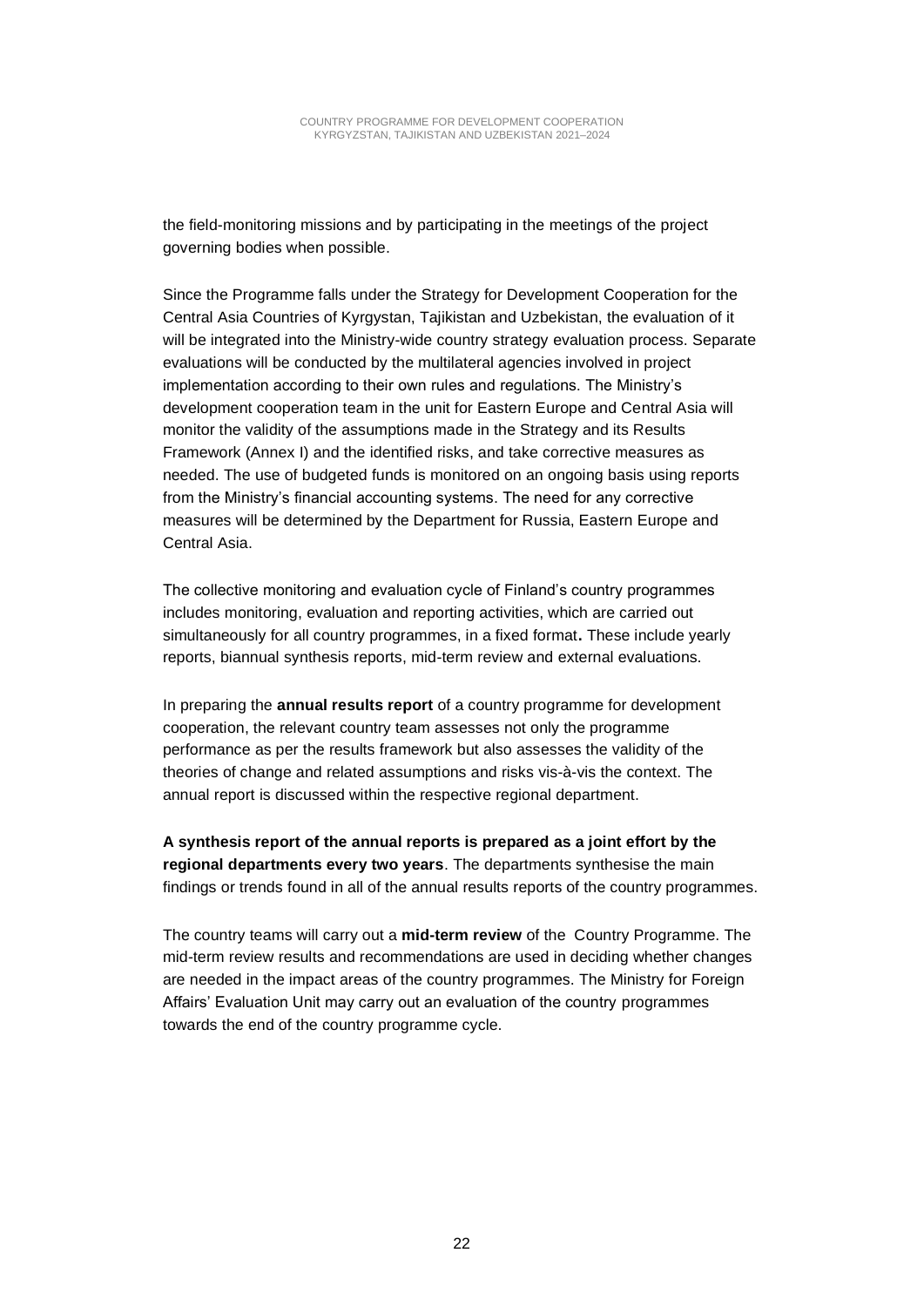### <span id="page-22-0"></span>**2.3 Tentative financing plan**

The financing framework for 2021–2024 is approximately EUR 25,2 million. The financing plan includes the bilateral and multilateral development cooperation that is programmed under the Country Programme. It does not include humanitarian aid, private sector instruments or Finnish CSOs.